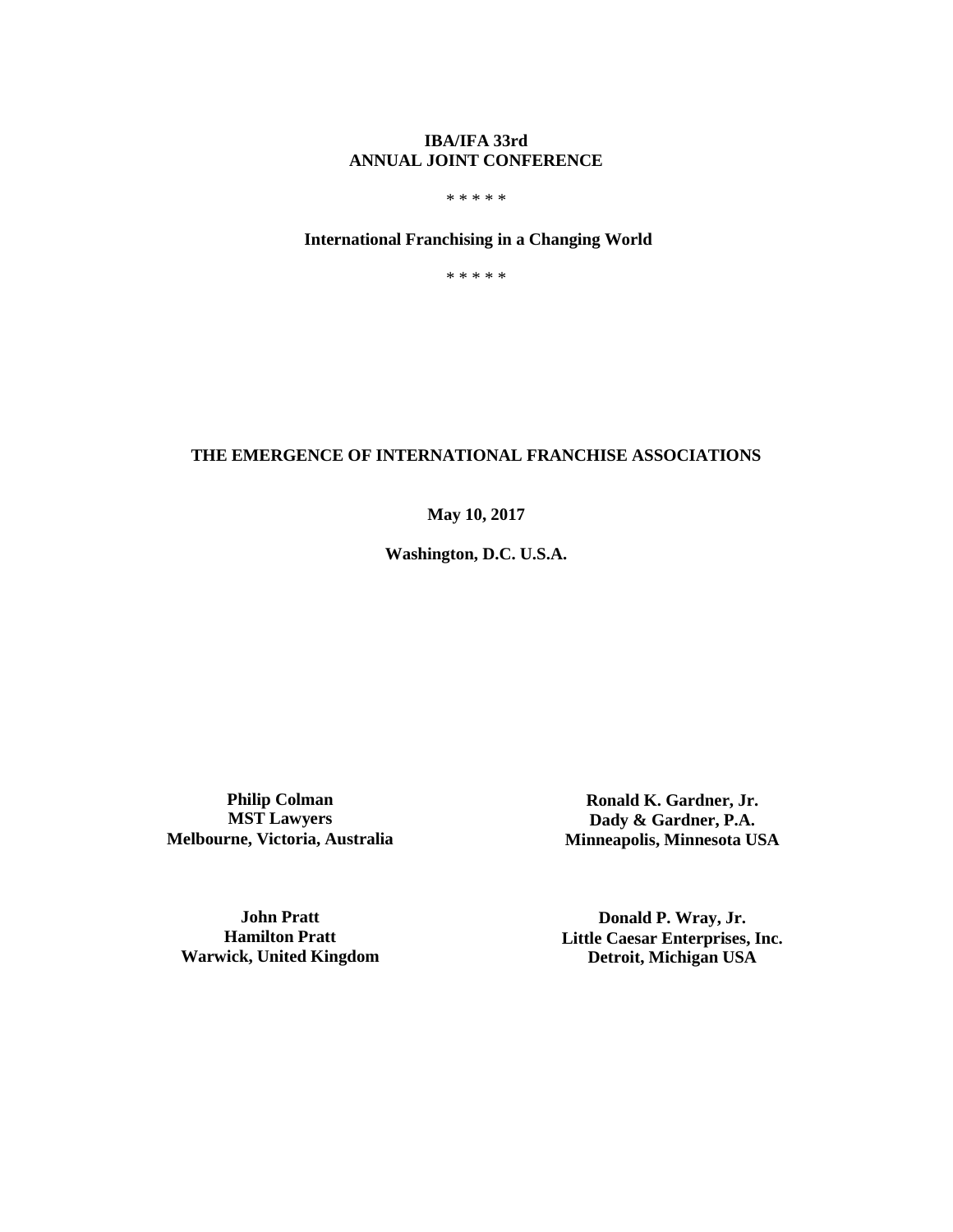#### **INTRODUCTION**

 $\overline{a}$ 

It may not surprise regular franchise and distribution practitioners to learn that there are very few true international franchisee associations (i.e., associations comprised of franchisees of the same brand but who are located in different countries). The reasons for this are numerous.

The reality is that most brands are not international. There is no need for franchisees to form alliances with other franchisees in other countries in the same brand – because there are not any other franchisees in other countries in the same brand. Of course, as franchisors continue to seek new markets as globalization continues, and developing countries see the value in franchising as a mode of expansion of brands, we can expect that this particular hurdle will, in fact, diminish. However, the other roadblocks to true international franchisee associations are likely to continue into the foreseeable future.

Our forecast that international franchisee associations will likely not be a significant factor in the future begins with the belief that, at the outset, the basic purpose of the typical franchisee association is inconsistent with international franchising. More succinctly, the purpose of most franchisee associations is to focus on the profitability of each individual franchise unit. Because such profitability is often a function of the relationship between the franchisee and its customers in its location and the franchisee and its relationship with its franchisor (typically done in-country, either through a franchisor that is local or a master franchisor in-country), it rarely will make sense for franchisee associations to press for similar rights for individuals in different countries.

The difficulty in finding common ground with franchisees in other countries is also compounded by the fact that the laws governing franchisor/franchisee relationships are significantly different from place to place. For instance, as many know, the relationship between franchisors and franchisees in the United States and Canada is highly regulated. In the remainder of North America, while there are certainly regulations on the sale of franchises,<sup>1</sup> any post-sale or relationship regulations are vastly different. That makes it difficult for a franchisee association to marshal the motivation to press forward in one location, when the majority of its members may not have any dog in the fight between franchisees and the franchisor in another country.

Likewise, language differences make a tremendous difference in the ability of an international franchisee association to actually work on behalf of franchisees in different locations. For instance, it is extremely difficult for a U.S. based franchisee association, even those who have international members, to advocate for international members if those international members are in countries that do not primarily speak English. The contracts may be in different languages, and those charged with overseeing the franchises in the non-U.S. locations frequently do not speak fluent English, as it is not their primary language. This inherent difficulty is not going away, and will continue to make true international franchisee associations a rarity.

To be sure, there are some exceptions to the broad proposition that international franchisee associations do not work. Indeed, there are actually some advantages of this type of alliance if there is an understanding between the international franchisee members and the domestic members about what each member can bring to one another through such a relationship.

For instance, a true international franchisee association can share information among its members about what the franchisor is doing in different places – both good and bad. Franchisors will typically run

<sup>1</sup> Compare the robust disclosure required in the United States with variations (*e.g.,* Mexico, which requires some disclosure) and most countries in North America and South America that require no specific disclosure at all*.*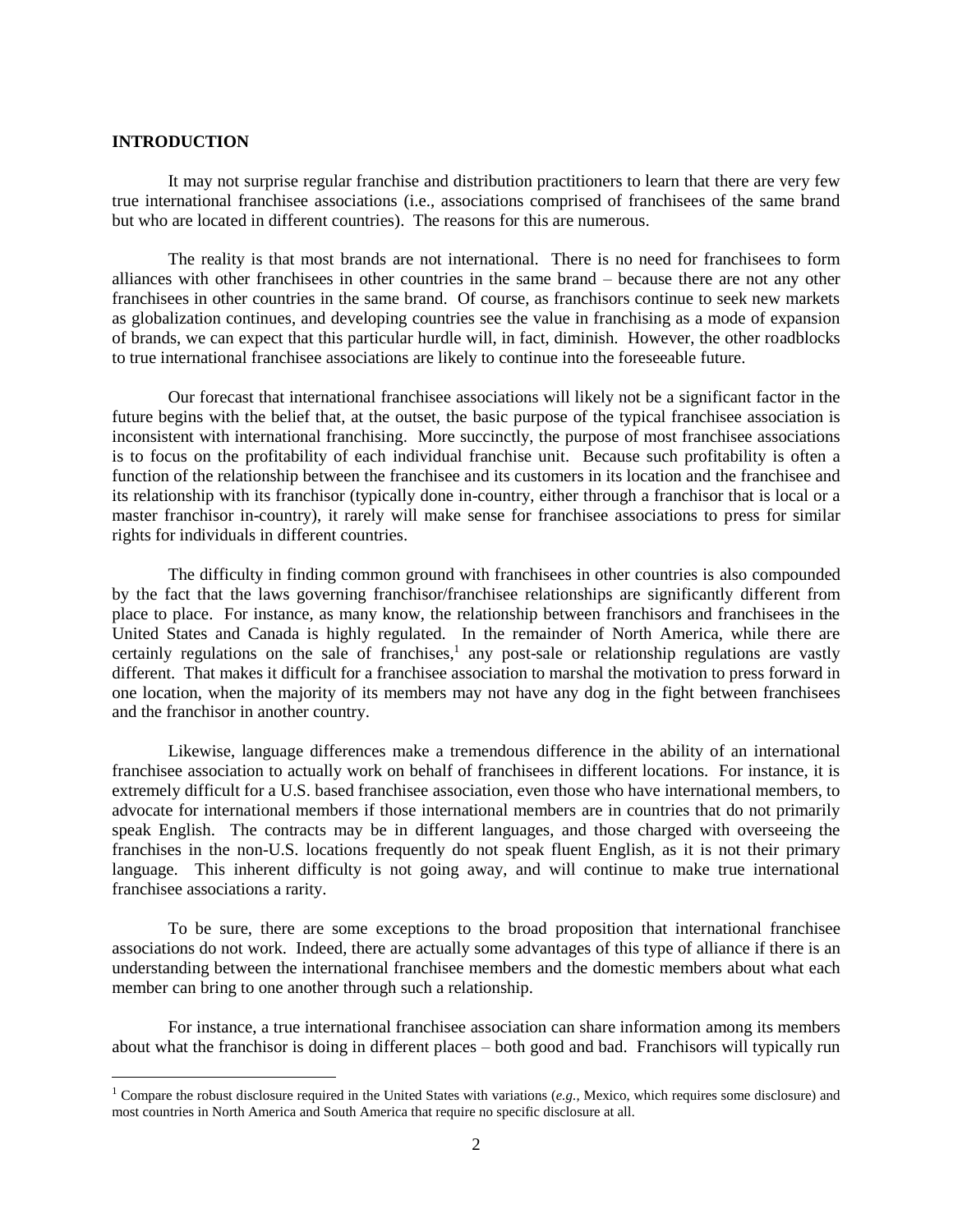different offerings and promotions, and have different entrepreneurial attributes throughout the world. If something is working particularly well or particularly poorly in one location, the sharing of information amongst franchisees can help protect franchisees against poor decision making by the franchisor.

Similarly, to the extent that franchisees are in relative proximity to one another, it is often the case that they will be dealing with the same vendors, attending the same meetings, or otherwise using the same services as one another. Sharing resources through common meeting spaces, vendor relationships and the like, can, in fact, be worthwhile as franchisee associations look around for the potential of international alliances amongst fellow franchisees.

None of this is to suggest, of course, that the facts, circumstances and motivations giving rise to franchisee associations necessarily must transcend national boundaries for such associations to play a key role in the operation of franchise systems. Collective franchisee interaction with a franchisor in the form of a franchisee association (or similar representative body) is likely to be a feature of the franchisorfranchisee relationship in any country where 1) franchising has proven to be a viable and effective business model and 2) individual franchise systems have acquired a significant presence in the marketplace. Commercial, cultural and legislative/regulatory distinctions between countries, however, indicate that the role and prominence of such associations is hardly uniform. This paper will focus on these distinctions in the United States, Europe and Australia.

## **1. The United States**

### **1.1 The Basic Structure of an International Franchisee Association in the United States**

Because of the difficulties set forth above, international franchisee associations in the United States are rare. However, a few do exist, and there are probably enough that we can at least make some generalizations about the form they typically take.

#### *(i) Domestic Associations in the U.S.*

The traditional structure of most franchisee associations in the United States is quite simple – franchisees sign up as members, and elect a board of directors who control the activities of the association. Most of these associations are set up as non-profit entities at the state level (it is against the U.S. Tax code for single brand associations to have tax exempt status at the federal level), and engage their franchisor on issues that are of direct interest to their members, both from a business and a legal perspective.

Occasionally, and most typically in situations where there are very large franchisors, franchisee associations are a combination of smaller regional associations. Under this structure, the franchisees are actually members of the region, and then the regions combine to create the national association. There are no franchisee members of the national association, as the regions are the members, with franchisees being members at the regional level.

When it comes to international franchising, this latter structure lends itself to more easily incorporating international "chapters" or "regions" into the organization. While not discussed above, an additional roadblock to having international members in the traditional structure is the collection of dues, and the exchange rate associated therewith. If franchisees are members of their own region, and those regions are assigned by geography, usually within countries that will use the same monetary system, it is much easier for the region to keep track of dues payments, and collecting the proper amounts, rather than expecting someone who is unfamiliar with the denomination of a particular country to manage dues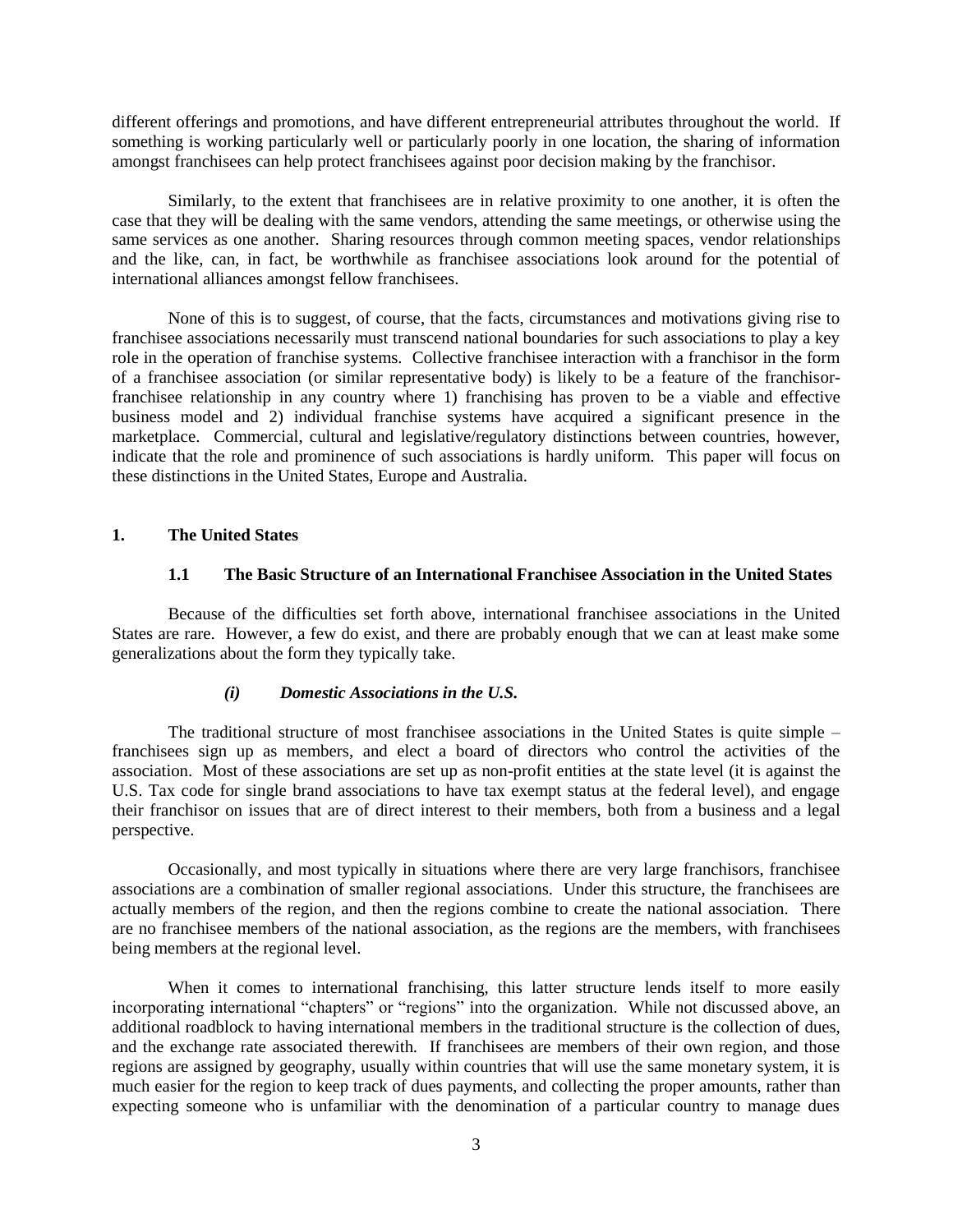payments by the different entities. (While this may seem minor, the reality is that most associations are not run by professional organizations, but instead by volunteer franchisees. Exchange rates are not that complicated, but enough so that it could be an impediment for some to have international members if they do not have some essentially regional administration of the association.)

### *(ii) The Benefits of an International Component*

One of the most attractive attributes of a franchisee association, whether domestic or international, is that franchisees rightly believe there is strength in numbers. Adding an international component to an already existing domestic association can add money to the coffers, as well as *gravitas* at the bargaining table when dealing with a franchisor.

Additionally, the ability to share best practices in dealing with a particular franchisor on a particular issue is a potential advantage of having international members be part of what would otherwise be a domestic association.

### *(iii) Alliances Between Domestic Associations*

Another possibility that has shown to work is not having international members of an association, but having several domestic associations in the same brand create cross-border alliances with one another. For instance, in one particularly large international system that one of the authors works with, the U.S. franchisee association finds itself in frequent alliance with its British, Australian, and South African counterparts. Through these alliances, much of the benefit of the sharing of best practices can occur without the difficulty in finding commonality of purpose on a day-to-day basis or dealing with the international administration of an international association. Of course, this type of alliance only works if domestic associations of the same brand exist across borders and members in both countries see the benefit of such an alliance.

#### **1.2 Franchisee Associations vs. Franchise Advisory Councils (FACs)**

It is not uncommon in the United States for franchisors to have franchise advisory councils. The members of the FACs are typically chosen by the franchisor (and occasionally by the franchisees). In all cases, the FAC is funded by the franchisor. The members then meet with the franchisor to advise the franchisor on issue they it believe the franchisees are facing and/or to give the franchisor feedback on proposals of the franchisor.

While it is the case that FACs may occasionally be adequate, far more frequently FACs are constrained in providing honest feedback to the franchisor. Particularly in circumstances where the FAC is selected by the franchisor, being a member of the FAC is seen as a "reward" for those franchisees of whom the franchisor has a favorable opinion. These are franchisees that are less inclined to be critical of the franchisor, and even if they are inclined to be critical, are less inclined to share that opinion if there is fear that they will lose their seat at the table if they are too vocal in their criticism. FACs that criticize the franchisor often risk being disbanded because they rely on funding by the franchisor.

Moreover, FACs suffer from the inherent problem that even if they are not hand selected by the franchisor or are vocal critics of the franchisor, the rank and file franchisees will typically view FACs as being a "rubberstamp" of the franchisor's agenda.

Independent associations do not suffer from either of these infirmities. By being self-funded, and independent in their voice, both in support and criticism of the franchisor, independent associations typically bring more honest feedback, and, carry more "muscle" into negotiations with the franchisor, as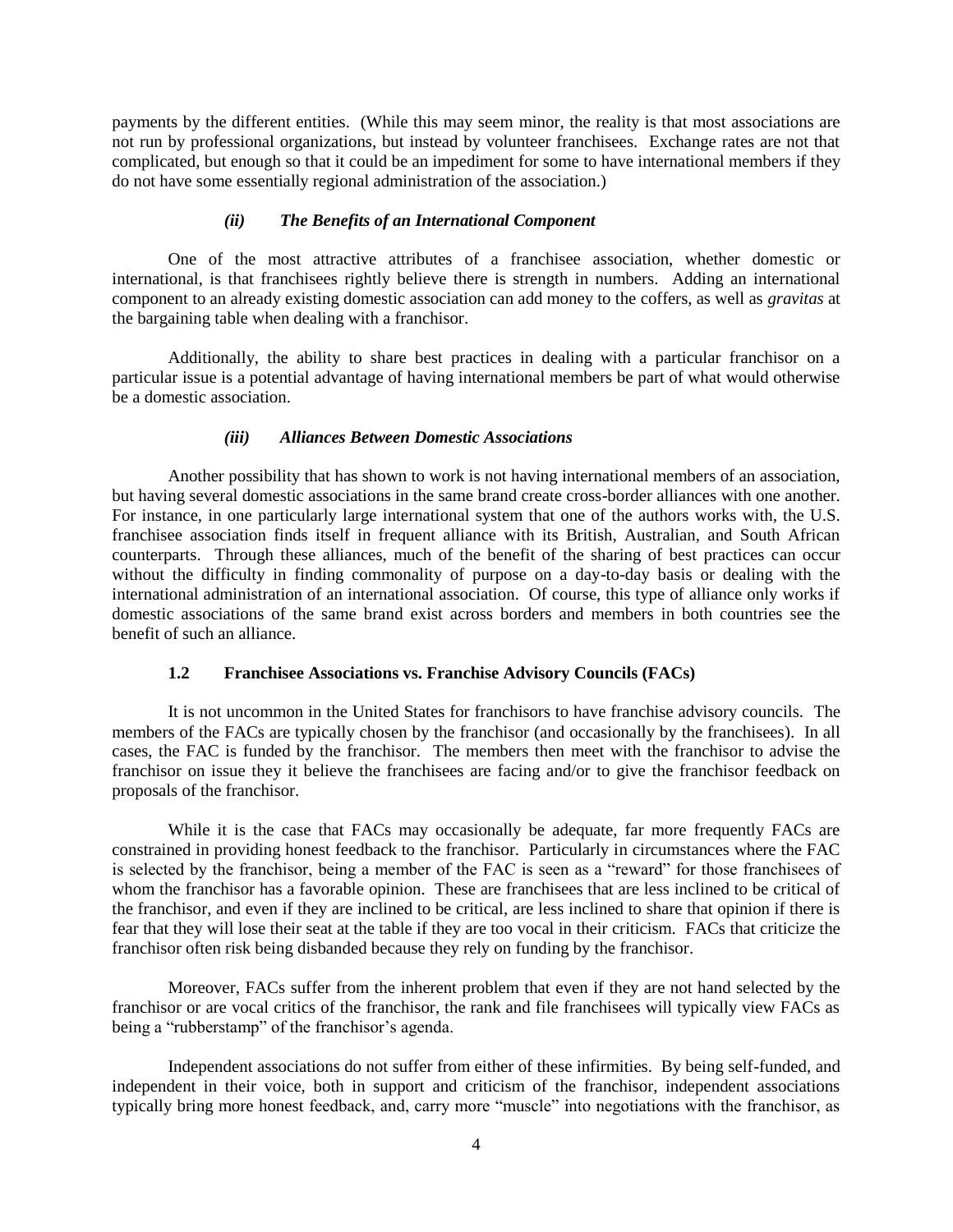the franchisor's only option in removing the association's voice from the table is to simply not deal with the association at all – a strategy that rarely works.

Interestingly, given the difficulty in formation and/or administration of an international association, it may be the case that FACs comprised of international members might be better able to understand how franchisees in one part of the system can assist franchisees in the other. In that instance, a system with independent associations in different countries, consulted and informed by their FAC members, might be the best possible outcome for franchisees.

## **1.3 Other Methods of Franchisee Influence**

Associations, whether they be domestic or international, have many levers to pull in which to influence the decision making of the franchisor.

## *(i) Class Actions and Mass Actions*

One of the more traditional methods that associations influence the franchisor is through the use of coordinated litigation. By marshaling the resources of franchisees, and finding potentially attractive plaintiffs, franchisee associations can fund and manage class and/or mass actions against the franchisor when the franchisor fails to engage the franchisee association in meaningful negotiation.

While frequently destructive in its initial phases, often times franchisees feel no choice but to start this sort of action when franchisors ignore or fail to engage franchisees over their concerns. Associations, and their ability to collect funds from lots of interested franchisees, make using this sort action much more feasible.

## *(ii) The Association as Litigants*

 $\overline{a}$ 

Staying with the theme of litigation as a method of influencing the franchisor for just a moment, it is also the case that the associations can act as litigants in certain cases. In the United States, franchisee associations can act as plaintiffs so long as they meet certain criteria.<sup>2</sup>

Using the association as a named plaintiff, rather than any individual franchisee, helps insulate individual franchisees from retribution by the franchisor, while at the same time allowing the franchisees to marshal group support for their position.

It is the case that most actions of this sort are brought to effectuate change, or to prevent unwanted change, rather than as a way to punish franchisors. Indeed, if franchisors engage their associations, they are much less likely to face any sort of litigation as an influencer.

## *(iii) Association Members as Corporate Board Members of the Franchisor*

More recently, franchisee associations have pressed for Board seats. In fact, a large McDonald's franchisee has gained the right to put the question of a franchisee on McDonald's Board in McDonald's

<sup>2</sup> The United States Supreme Court, in *Warth v. Seldin*, held that an association will have standing to solely bring a claim as a representative of its members, even in the absence of injury to itself, when: (1) its members would otherwise have standing to sue in their own right; (2) the interests that the association seeks to protect are germane to the association's purpose; and (3) neither the claim asserted nor the relief requested requires individual members of the association to participate in the lawsuit. *Warth*, 422 U.S. 490 at 511 (1975).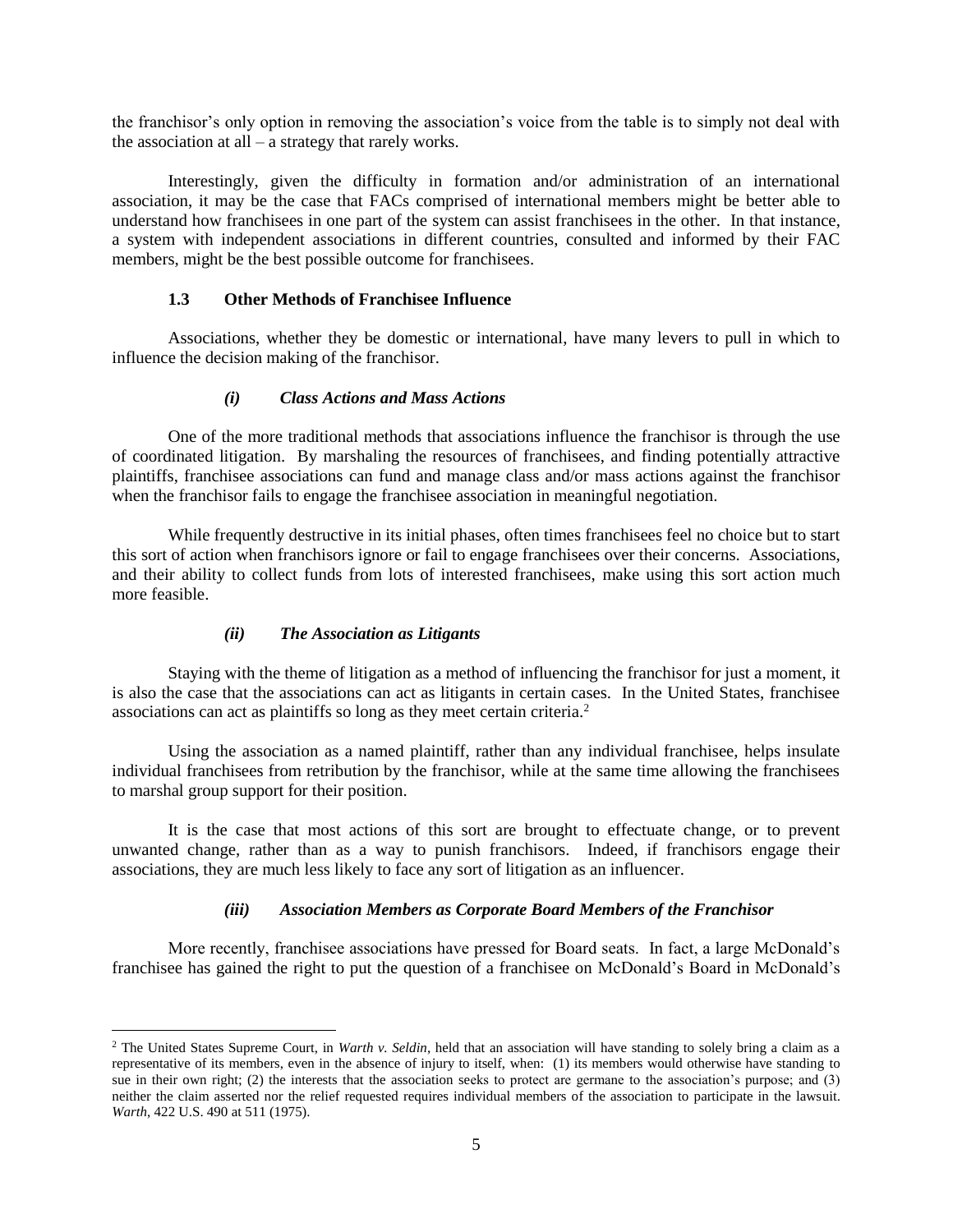proxy materials this year.<sup>3</sup> While this particular effort is not driven by the franchisees or an association, but by an investment firm who believes that good corporate governance should include a franchisee on a franchisor's Board, it does raise an interesting possibility of efforts by franchisee associations to influence the franchisor.

## **1.4. Laws Regarding Associations**

In the United States, franchisee associations are protected in many jurisdictions, although it is important to note that no statute actually *requires* that a franchisor recognize a franchisee association.

Illustrative of the type of protection that we are talking about is a provision from the Minnesota Act, which has deemed it an "unfair and inequitable practice" for a franchisor to "restrict or inhibit, directly or indirectly, the free association among franchisees for any lawful purpose." Minn. R. 2860.44(a).

Moreover, states that guarantee the right of free association ensure that franchisors will not take retaliatory action against franchisees for forming an association or participating in its activities. For example, the Illinois Franchise Disclosure Act provides:

Participation in trade association. It shall be an unfair franchise practice and a violation of this Act for a franchisor to in any way restrict any franchisee from joining or participating in any trade association. 815 Ill. Stat. § 705/17.

In total, the franchise statutes of the following states declare it unlawful for franchisors to prohibit the right of free association of franchisees: Arkansas, California, Hawaii, Illinois, Iowa, Michigan, Minnesota, Nebraska, New Jersey, Rhode Island and Washington.<sup>4</sup>

What is the take-away? If you are going to form an association, whether or not it is going to have an international component, you are well-heeled to form that association in one of these states.

#### **1.5. Industry-wide Associations**

 $\overline{a}$ 

As they have in many other parts of the world, both franchisees and franchisors have banded together in the United States in "industry" wide associations to advocate for the protection of their little slice of the franchise model. Many of those in the United States are particularly well known.<sup>5</sup>

## **1.6 The International Franchise Association (IFA)**

The self-proclaimed "voice of franchising" in the United States is the IFA.

The IFA started in 1960 as a small meeting between a group of franchisors. As legend has it, the discussion between these entrepreneurs came to an abrupt halt when Dunkin' Donuts founder Bill

<sup>3</sup> Leslie Patton, *McDonald's Franchisee Board Seat Eyed after Years of Discord*, Bloomberg News, March 15, 2017, https:\\www.bloomberg.com\news\articles\2017-03-15\mcdonald-s-franchisees-want-seat-on-board-after-years-of-discord.

<sup>4</sup> The six Canadian provinces with a franchise law each contain similar rights of association by franchisees.

<sup>&</sup>lt;sup>5</sup> The same holds true in many countries outside the United States. Moreover, such organizations typically incorporate the spirit of franchisor-franchisee cooperation into their mission statements. For example, the Canadian Franchise Association (not to be confused with the Coalition of Franchise Associations discussed herein) requires member firms to abide by a Code of Ethics which, among other requirements, compels franchisors to provide a comprehensive disclosure document to all Canadian franchisees, regardless of whether the franchisee resides in a province where such disclosure is required by law. *See*  https://www.cfa.ca/about-our-members/cfa-code-of-ethics/ .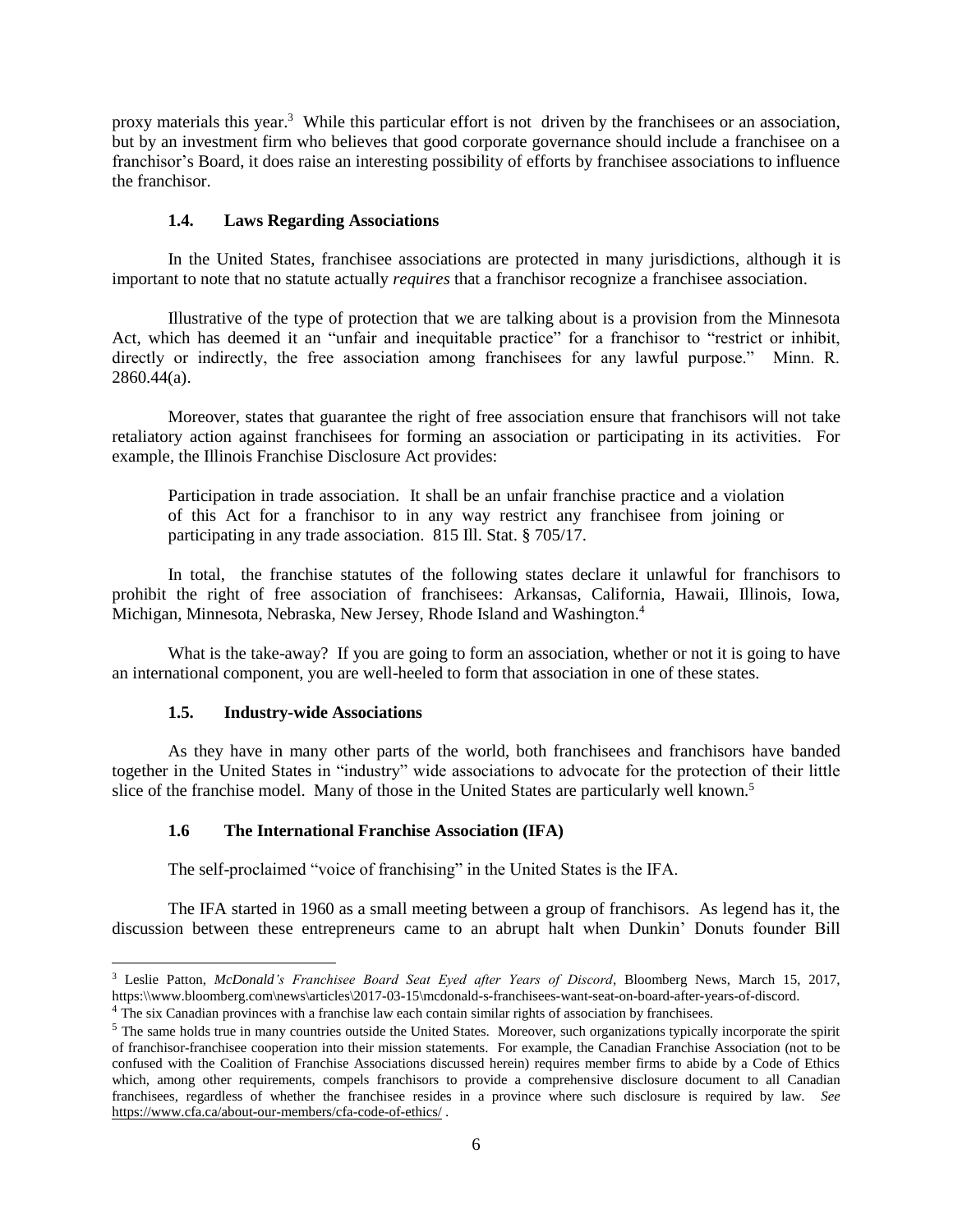Rosenberg slammed a \$100 bill on the table and demanded that they needed to start an association to deal with political and legislative matters. It was then and there that the IFA was born.

Over its 57-year history, the IFA has become a strong political force for the interest of franchisors. While franchisees are allowed to be members, and many enjoy the benefits of membership, from a political point of view, the IFA has steadfastly opposed any regulations that it deems to be harmful to the interests of franchisors, sometimes to the detriment of franchisees (*e.g.*, the IFA has opposed every piece of legislation that has been introduced over the last 50 years that might protect franchisees from unscrupulous or unfair acts by franchisors).

While there are certainly franchisees who are members of the IFA, there are no known franchisee associations that are also members of the IFA.

#### **1.7 The Coalition of Franchisee Associations (CFA)**

The CFA is an organization that brings together independent franchisee associations for the purpose of political activity, most notably lobbying Congress and state legislators for interests unique to franchisees, particularly as it relates to their rights as franchisees in relationship to their franchisors. As the CFA states, its mission is to "leverage the collective strengths of franchisee associations for the benefit of the franchisee community." To date, the CFA has nearly 20 franchisee association members, and takes credit for successfully getting amendments to the California Franchise Act passed within the last couple of years.

### **1.8 The American Association of Franchisees and Dealers (AAFD)**

The AAFD is an association of franchisee groups that form "chapters" under one umbrella. These chapters are, in essence, brand specific franchisee associations, who, by virtue of their status pay some amount of money to the AAFD in exchange for the AAFD providing the administrative services of promoting and operating the franchisee association.

The AAFD was formed in 1992, with the idea that franchisors could be coerced into treating their franchisees well through the use of market power. The AAFD has been a strong advocate of "fair franchising" and has used its "fair franchising seal" as an enticement to franchisors to do the right thing through the use of fair and equitable franchise practices and fair and equitable franchise contracts. The AAFD currently lists 31 active chapters representing 31 different brands and several more "forming chapters."

## **1.9 United States and Canada – Birds of a Feather**

It is a safe assumption that the most frequent types of "international franchisee associations" happen in North America, as associations will often include both U.S. and Canadian member franchisees. Because of the tremendous growth of brands back and forth across the U.S. and Canadian border, the commonality of language, and the increasing similarity of laws (as Canadian provinces continue to adopt franchisee relationship protection statutes), it is not surprising that international franchisee associations, to the extent that means across the U.S./Canadian border, are becoming more and more frequent. This too, however, can have its drawbacks for someone interested in representing international associations.

First, and perhaps most obvious, lawyers licensed in one country are rarely, if ever, licensed in the other. Under such circumstances, it is difficult to truly represent franchisees in both places, other than to potentially provide business-type information about what is happening in a particular place. Lawyers who attempt to give legal advice to franchisees in other countries do so at their own peril.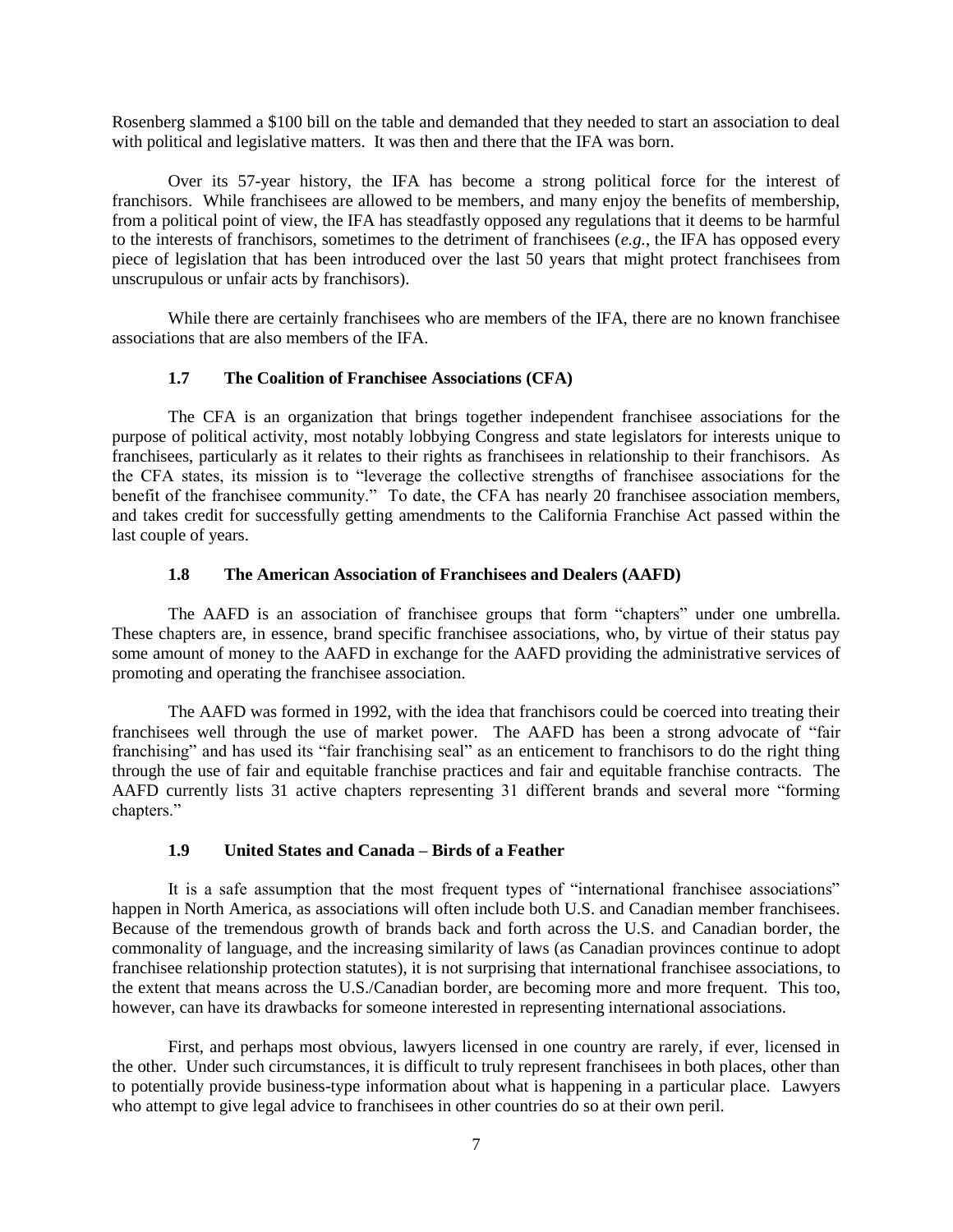Of course, frequently, franchise agreements themselves designate the governing law of a franchisee in Canada to be that of a state in the U.S. where the franchisor may be located, and vice-versa (it is not uncommon for Canadian franchisors to apply the law of their local province to franchisees located in the United States). In those circumstances, local lawyers would certainly be able to advise the franchisees on the effect of the laws in their particular jurisdiction. In those instances, the potential of international franchisee associations goes up significantly.

The authors believe this same sort of "cross-border" association is likely to occur in places where the laws are similar and the language is not a barrier. However, there are very few of those types of places that would currently lend themselves to significant growth of international franchisee associations, other than the U.S. and Canada.

#### **1.10 Future of International Associations of U.S. Branded Franchisors**

The most likely way that international franchisee associations are to grow will be as domestic brands expand internationally, but designate the law of the franchisor's home as the governing law between the parties, and most likely, as the venue of dispute resolution for any disputes that arise between the parties. From our vantage point, given the expansion of brands around the globe, this is likely to be one of the fastest growing areas of international franchisee associations.

While the representation of franchisee associations in another country would be particularly difficult given what we have set out above (culture, language, applicable law), those hurdles become significantly smaller, and indeed, in many cases non-existent, when a franchisor who is based in one country insists that its agreements be written in its own language, and that the laws of its home jurisdiction apply. Frequently, dispute resolution will also have to be in the situs of the franchisor.

When all three of these circumstances exist, the opportunity for lawyers in the franchisor's home state to represent franchisees from around the world increases greatly – and, therefore, also increases the viability of a franchisee association to work together to influence and challenge the franchisor when necessary. Certainly in the United States, the most "common" type of "international association" falls into this category – domestic associations that now have international members because those international members are subject to the same contract, or the application of the same law, as the domestic franchisees.

When franchisors are reluctant to embrace the local law of the jurisdiction in which the franchisee sits, they will frequently designate that the laws of their own jurisdiction apply. That necessarily means that when franchisees have legal issues with the franchisor, they are going to be required to consult lawyers in the jurisdiction of the franchisor. For example, one of the authors recently had an instance in which Latin American franchisees who were part of a U.S. based brand had signed an agreement that called for the application of Texas law. An issue arose about the franchisor's ability to charge future lost royalties when a franchisee closed prior to the end of the term of their agreement. Because the franchisee was a member of a Latin American affiliate of the U.S. franchisee association, they were able to consult the U.S. based lawyer who represented the franchisee association. That lawyer was able to provide them with substantive advice about Texas law, and how a dispute over the issue of future lost royalties would likely be resolved.

As this example demonstrates, because the contract between the franchisee and the franchisor was required to be in English, and because the franchisor had insisted on the application of U.S. law, the U.S. based franchisee association's lawyer was able to assist these international franchisees in determining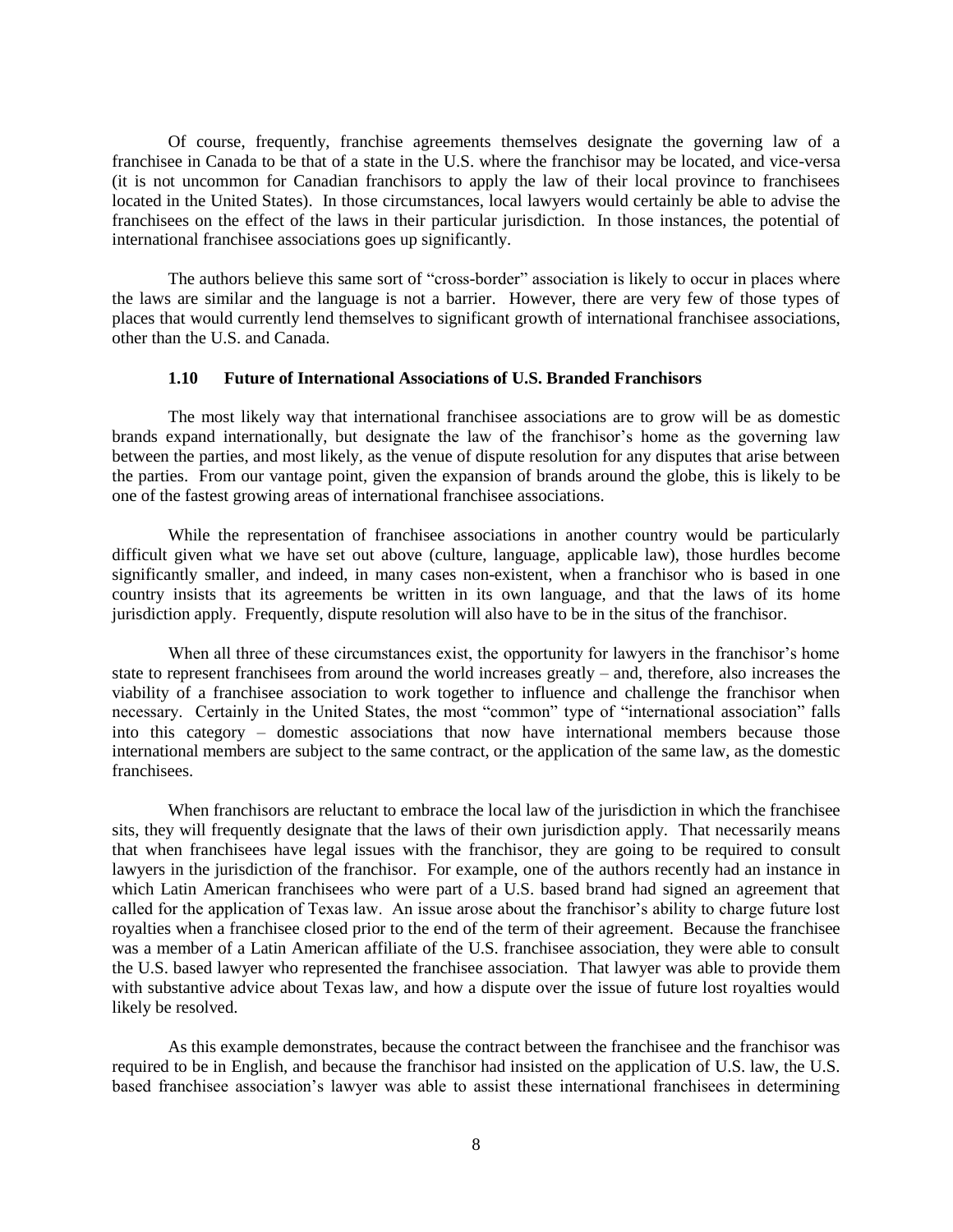how to proceed. That is exactly the type of alliance that can occur between international franchisees when the right circumstances exist.

### **2. Europe**

Both franchisee associations and FACs have been in existence in Europe for some time – with FACs frequently being used by US systems. Having said that, neither franchisee associations nor FACs are, according to a short and somewhat crude survey undertaken for the purposes of this paper, particularly common in Europe – please see the survey findings at the end of this part of the paper – and indeed there are no signs that they are substantially increasing in popularity.

### **Overview**

In this section we review ways in which franchisees collectively can associate and/or their views can be represented.

## **2.1 Industry-wide Associations**

Generally, throughout Europe, there are no franchisee groupings which seek to include the interests of franchisees from all systems in that jurisdiction. The only exception to this is in Holland where a powerful franchisee grouping led to changes in Dutch law and the production of a voluntary code of practice aimed principally at protecting the interests of franchisees. That same grouping procured the involvement of a Dutch member of the European Parliament which persuaded the European Parliament to instruct an academic to undertake a review of franchising in Europe with the intent of introducing European franchise regulation with the principal purpose of protecting franchisees. It appears that this initiative is unlikely to bear fruit although, undoubtedly, within the Netherlands itself, the franchisee grouping has had considerable success.

## **2.2 International Franchise Associations**

As with the U.S. and Canada many franchisors operating in neighbouring jurisdictions through direct franchising rather than through the intermediary of master franchisees or other similar arrangements - such as, the United Kingdom and the Republic of Ireland, Germany and Austria, France and Belgium, Belgium and Holland, etc. - invite franchisees from both jurisdictions to participate in whatever franchise structures have been created in the home jurisdiction. Other than in the situation of neighbouring jurisdictions using similar laws and language, international franchise associations are not currently known in Europe.

## **2.3 National Franchise Associations**

There is an increasing trend within Europe for national franchise associations (as well as the European Franchise Federation ("EFF")) to reflect or to purport to reflect the views and interests of franchisees as well as franchisors. More details about this development are set out in section 4 of this paper.

## **2.4 Purchasing Cooperatives**

It is relatively unusual for franchisees to establish their own purchasing grouping because in most European franchise agreements the franchisor requires franchisees to purchase from the franchisor or from nominated suppliers and it is the franchisor's role to obtain discounts and other supplier benefits which are then passed on to franchisees. Franchisors are not legally required to pass on these benefits although it is considered to be best practice for that to happen. Indeed, the British Franchise Association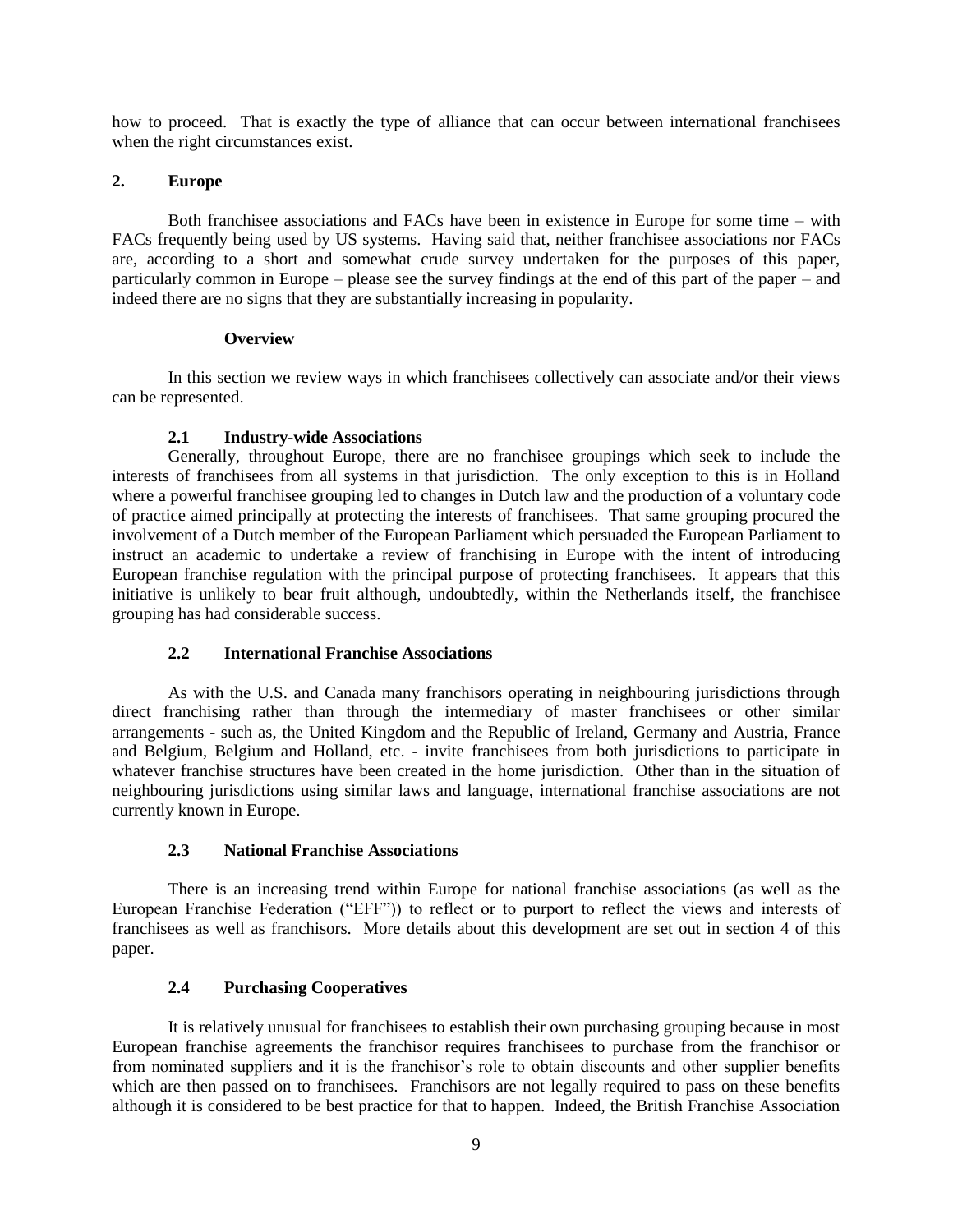("BFA") has recently issued a technical bulletin which requires all its franchisor members to insert into their franchise agreements a clear statement of whether or not supplier benefits are passed on to franchisees. The BFA makes it clear that it is not a breach of its code of ethics for franchisors to retain such benefits but there has to be complete transparency.

# **2.5 The Association as Litigants**

Litigation in the United Kingdom, but much less so in other European jurisdictions which, with the exception of the Republic of Ireland, have a civil law system and not a common law system, is extremely expensive being based on lengthy oral presentations in trials. It is by no means uncommon for misrepresentation claims brought by franchisees against franchisors to be dealt with in the High Court in trials lasting five days or more. The expense of these trials is very considerable and could range from £200,000 to £750,000 for each party. Further, English law entitles the winning party in litigation to the payment of a contribution – normally 60-70% - to its legal costs. This does mean that a franchisee contemplating litigation may have to budget for costs if he loses more than  $\pounds 1$  million. Few franchisees are in that position and franchise lawyers have not been slow to recognise that, simply on cost grounds, franchisees are, in practice, unable to litigate disputes. As a result, franchise lawyers representing franchisees have encouraged the formation of groupings to fund dispute resolution. This is an increasing trend in franchising in the U.K. There have been a number of successful groupings where franchisees have achieved out of court settlements. Much less successful have been groupings that have been formed for the purposes of litigation. These groupings have been inherently unstable. There are, it is suggested, a number of reasons why they have proved unsuccessful. They are:

- Very often they are created by one or two franchisees with particularly strong views and the determination and drive to create the association which is simply not shared by other franchisees.
- The views of franchisees are not always the same even if the original issue creating the dispute is shared. Some franchisees may want to be compensated, others may wish to leave, yet others may wish to do nothing to damage the brand and, therefore, the value of their business.
- Legal advice is rarely cheap and franchisees, as do most parties to litigation, often have a lack of understanding of the cost of litigation and the time required to prepare a case. In UK litigation it is now a requirement that a very detailed and fully researched letter before claim is prepared by the claimant to any dispute. The previous practice whereby litigation could be threatened and started without having fully researched the position is no longer available. This does "front load" legal costs.
- Class actions are not available in the UK. It is possible for franchisees with identical claims to seek a group litigation order whereby one claim is treated as determinative of all claims within the group litigation order. Obtaining these orders are complex and, as far as the authors of this paper know, no franchisee groupings have obtained such an order in relation to franchisee litigation.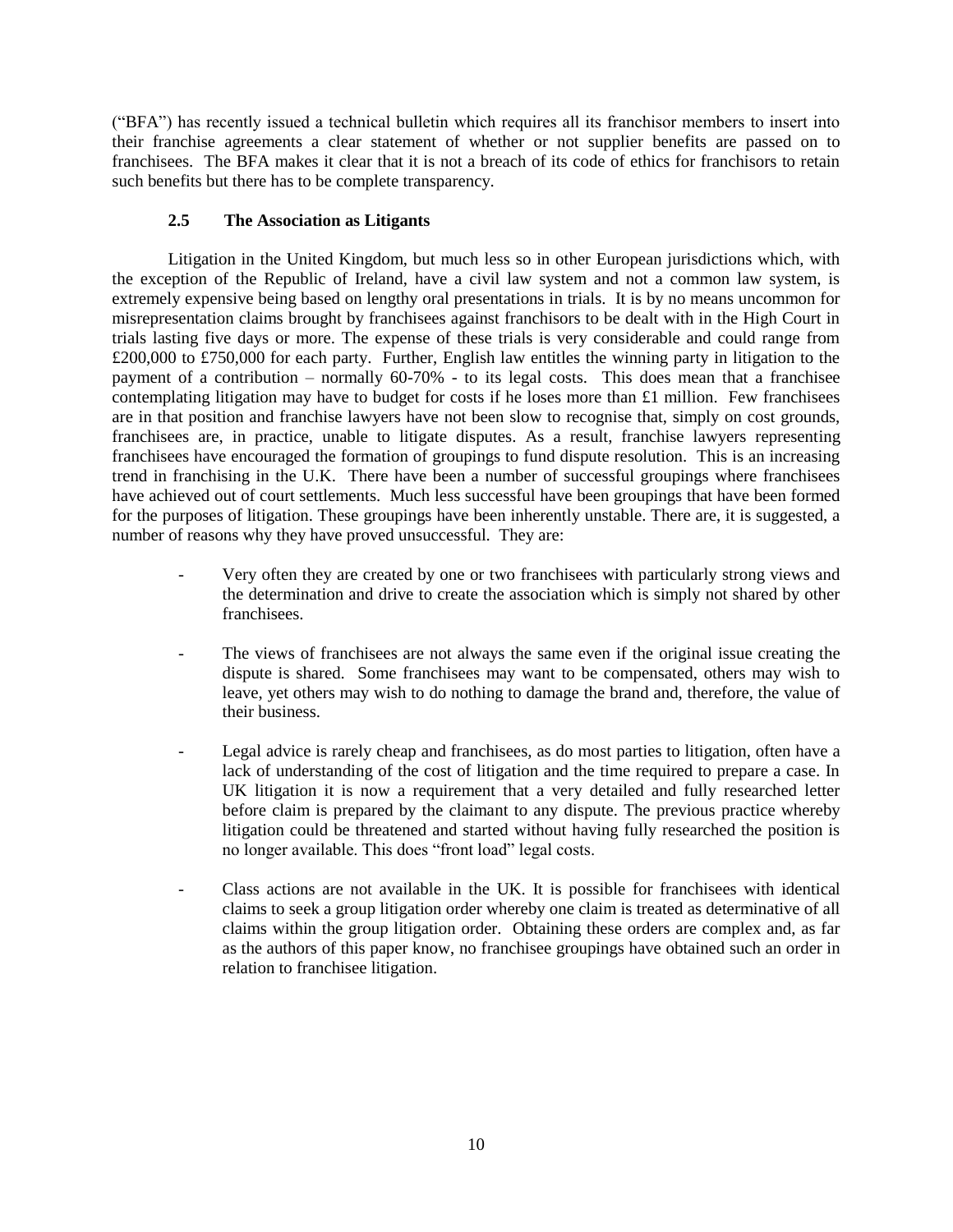#### **2.6 Franchisees on Franchisor Boards**

There are, it is believed, no franchisors in the U.K. with franchisees on their board. The reason for this arises from the clear conflict of interest and the challenge of information obtained by a franchisee as a member of the board having to remain confidential by virtue of the director's fiduciary duties.

## **2.7 Laws Regarding Associations**

There are no laws in the U.K. or Europe which would prevent franchisees from forming associations although there are competition law implications of any grouping which discusses prices at which products or services are offered to customers. As a matter of the U.K.s Competition Act and the European Union's Article 101 of the Treaty on the Functioning of the European Union, no such price discussions should take place.

## **2.8 Structure**

The form of franchisee associations varies and includes:

- limited companies where each franchisee has a share in the franchisee company with a right to be, or to appoint, a director.
- informal groupings subject to written rules or incorporated for a specific purpose. Such groupings are a creature of contract and regulated by the contract between the franchisees.

## **2.9 Franchisee Associations vs. FACs**

There may be a number of reasons for the moderate use of franchisee associations and FACs and in Europe. These could include:

## *(i) Geography*

Unlike the U.S., Canada or Australia, European countries are relatively small which enables much easier and possibly more frequent communication between a franchisor and franchisees or between franchisees which may reduce the need for a formal structure to be created to facilitate such communication. The great majority of European franchisors communicate directly with franchisees whether through regional meetings, an annual conference, the use of regional business managers whose role is not only to advise franchisees but to report back franchisees' views, direct communication between the senior franchisor management team and franchisees or any combination of the above. In that way, many franchisors believe they have direct channels of communication with their franchisees and that communication is both ways without the need to create a formal structure.

## *(ii) Lack of a Franchisee Bar*

Unlike in the U.S., where there is a clear delineation between franchisor law firms and franchisee law firms, that has not historically been the case in Europe. The lack, relatively speaking, of franchise specific laws has meant that with the possible exception of the United Kingdom very few lawyers specialise in franchising to the exclusion of all other areas of legal advice, and, as a result, lawyers with knowledge of franchising tend to represent both franchisors and franchisees. The lack of an experienced franchisee bar has, perhaps, resulted in a less pro-active response by franchisees to ensuring that their interests are protected because franchisees generally only seek advice from lawyers when there is a dispute.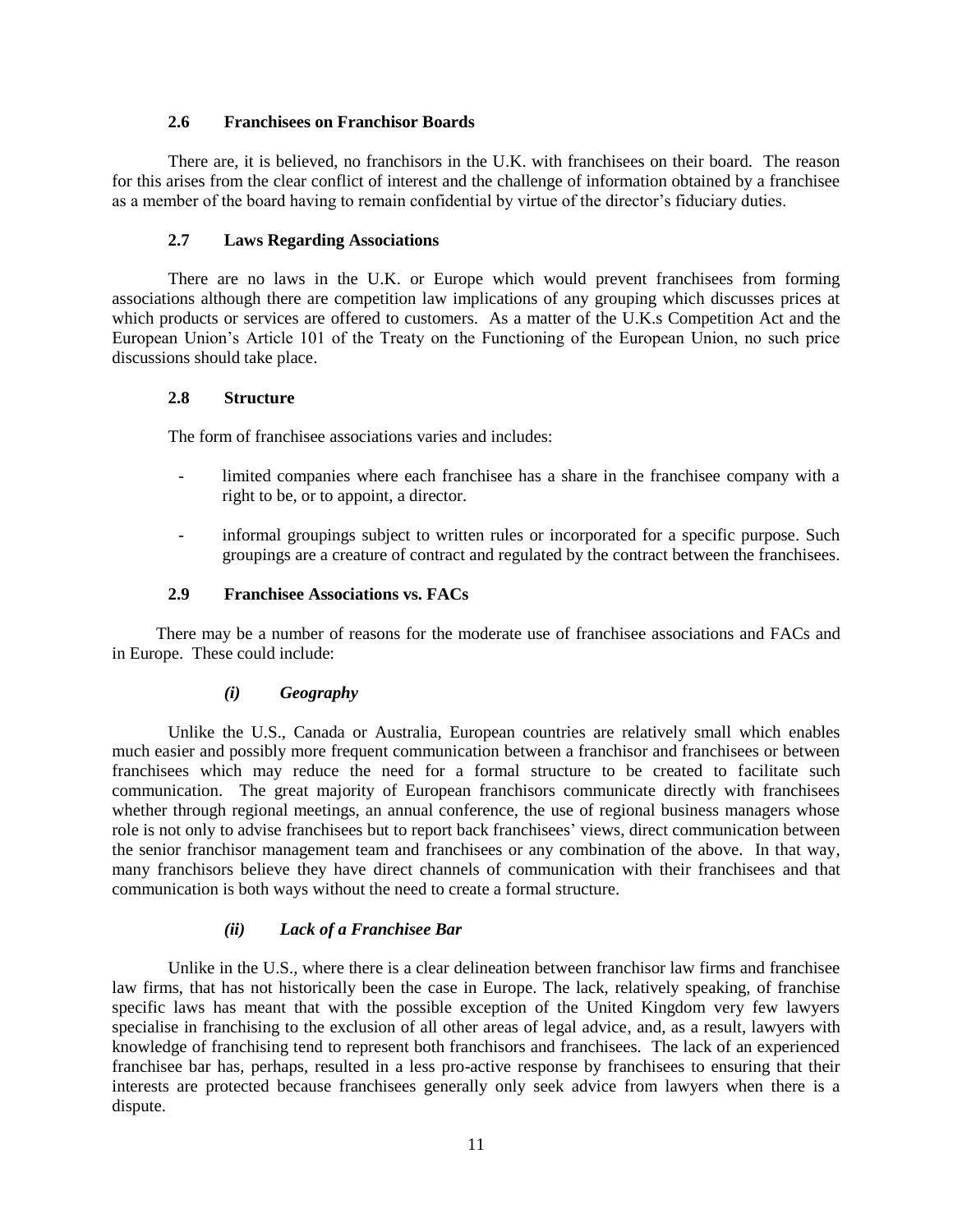A recent interesting example of the failure of franchisees in Europe to establish significant and powerful franchisee associations can be seen in relation to McDonald's. Within the last few months, McDonald's has been accused of forcing franchisees in France, Germany and Italy to charge more in their franchise outlets than McDonald's has been charging in its own company owned outlets. Anti-trust complaints have been filed. However, those complaints were not brought by the franchisees themselves or their franchise associations, but were brought by consumer bodies and associations representing the interests of small businesses as a whole. This is all the more surprising since McDonald's is currently seeking investor approval to having franchisees on its board, so there is a clear commitment to franchisee involvement although perhaps that does not extend to the encouragement of franchisees collaborating together through franchise associations.

#### *(iii) Network Size*

Unlike in the US franchise networks in Europe tend to be significantly smaller, which may reduce the need for franchisees to seek to establish a formal way of communicating both amongst themselves and with the franchisor.

#### *(iv) Entrepreneurial Culture*

It is possible that a more entrepreneurial culture may lead franchisors to be less "supportive" of franchisees than in Europe where there is much less of an entrepreneurial culture and where, as a result, franchisees look for more hands on support with resolving performance issues from their franchisors who, indeed, view the failure of any franchisee as a matter of concern. As a rough rule of thumb a failure rate for franchisees in any franchise system in Europe of above 10% is a matter for scrutiny.

#### **2.10 Industry-wide and National Associations**

#### *(i) The British Franchise Association (BFA)*

In or around 2005, the BFA, influenced by its then President, who had previously been the press advisor to Margaret Thatcher, started a radical overhaul of its membership to include franchisees. The BFA was concerned about its lack of influence with government because the BFA was seen as simply representing a relatively small number of franchisors. As a result, by including franchisees in membership it would be able to present itself as representing the entire franchise industry. Franchisees are now more active in the BFA and, indeed, a number of positions are reserved for franchisees on the board of directors of the BFA. For those representing franchisees, they may question the motivation for involving franchisees in the activities of the BFA and whether it reflects a true desire on behalf of franchisor members to take on the views of franchisees. Further, it has not been easy encouraging franchisees to participate. At the risk of making a considerable over simplification, franchisees are much less concerned with the health of franchising a concept and much more concerned about the performance of their own franchise business.

## **(***ii) The European Franchise Federation (EFF)*

At the European level, the European Franchise Federation has recently amended its Code of Ethics and these amendments reflect a much more franchisee inclusive approach. The changes include:

The second paragraph of the preamble highlights that the previous wording, which simply referred to "fair behaviour," is not enough to deal with the franchisor/franchisee relationship and ensure good faith (both ways).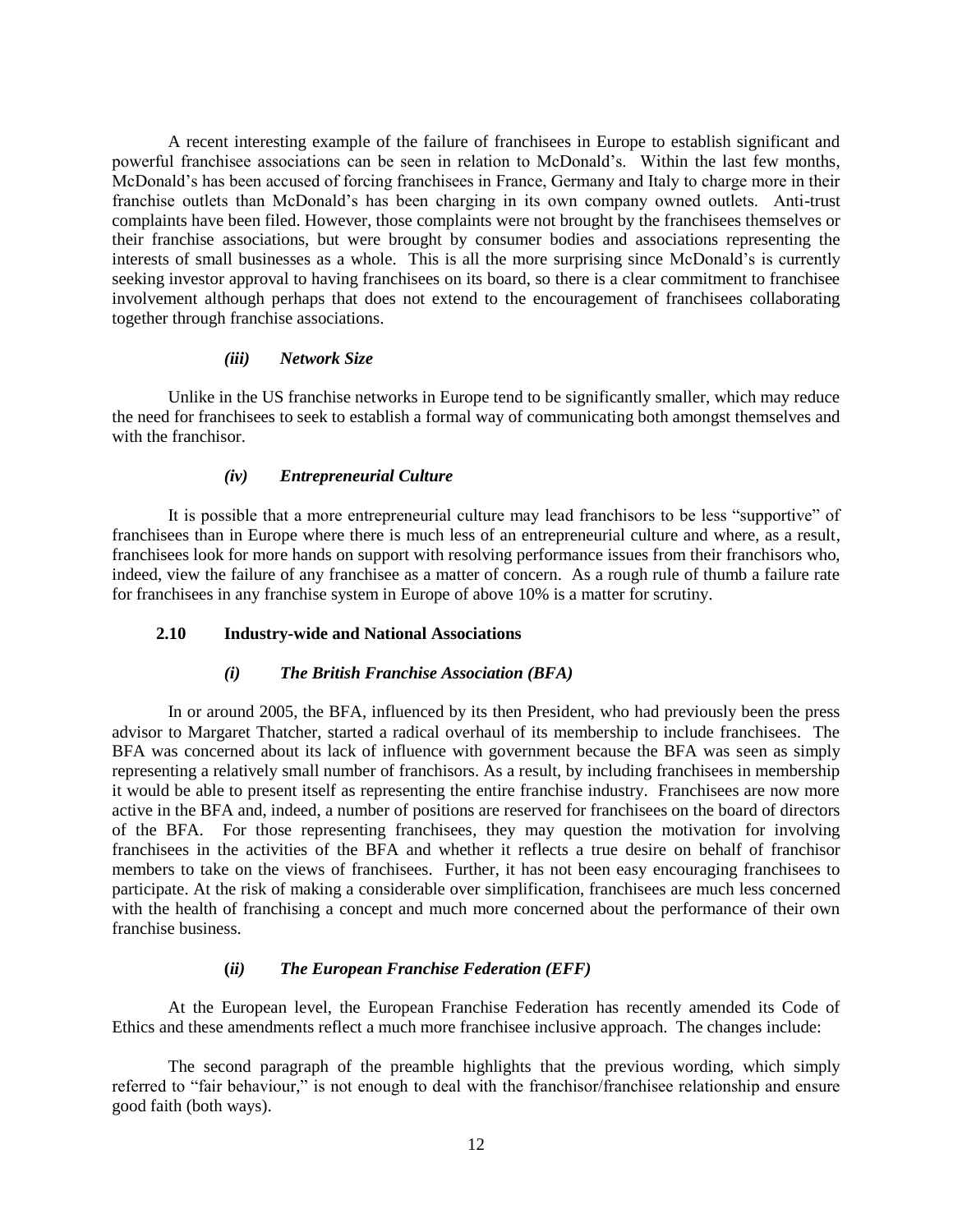The EFF proclaims that it represents "the franchise industry as a whole which in a multi stakeholder approach, means the interests of franchisors and franchisees towards public authorities, civil society and consumers."

Additional obligations on franchisors have been inserted which signal a more balanced and less franchisor favourable approach to the Code. Franchisors are now required to:

- provide the individual franchisee with initial training and continuing commercial and/or technical assistance during the entire life of the agreement;
- grant the right to use the know-how transferred and/or made available to the franchisee, which know-how it is the franchisor's responsibility to maintain and develop;
- transfer and/or make available the know-how to the franchisee through adequate means of information and training and shall monitor and control the proper use of that know-how; and
- encourage feedback of information from franchisees in order to maintain and develop the know-how transferred and/or made available to them.

Whether the increasing involvement of franchisees in national/supra-national franchise associations will reduce yet further the use of franchisee associations or FACs is yet to be seen.

#### **3. Australia**

In Australia, franchisee associations exist in many forms and for many purposes.

There are network-based associations that are national or regional based. There are also some network-based franchisee associations that represent the interests of franchisees both in and outside Australia.

There are also franchisee associations that purport to represent the interests of franchisees (only) throughout Australia.

In addition, the peak body in the franchise sector in Australia, the Franchising Council of Australia (FCA), allows franchisee membership (in addition to franchisor and supplier membership), provides services to franchisees and recognizes their achievements in the sector, but whether it represents the interests of franchisees in their relationships with franchisors is an issue for debate. This paper will not otherwise focus on the activities of the FCA, but will rather focus on franchisee associations that only represent the interests of franchisees.

The form of franchisee associations varies significantly and includes:

- Corporate entities incorporated under the *Corporations Act 2001 (Cth)*;
- Associations incorporated under State based legislation such as the *Associations Incorporation Reform Act 2012 (Vic)*;
- Unincorporated associations governed by a constitution agreed to by members; and
- Informal associations arising from specific common complaints or issues within a franchise network.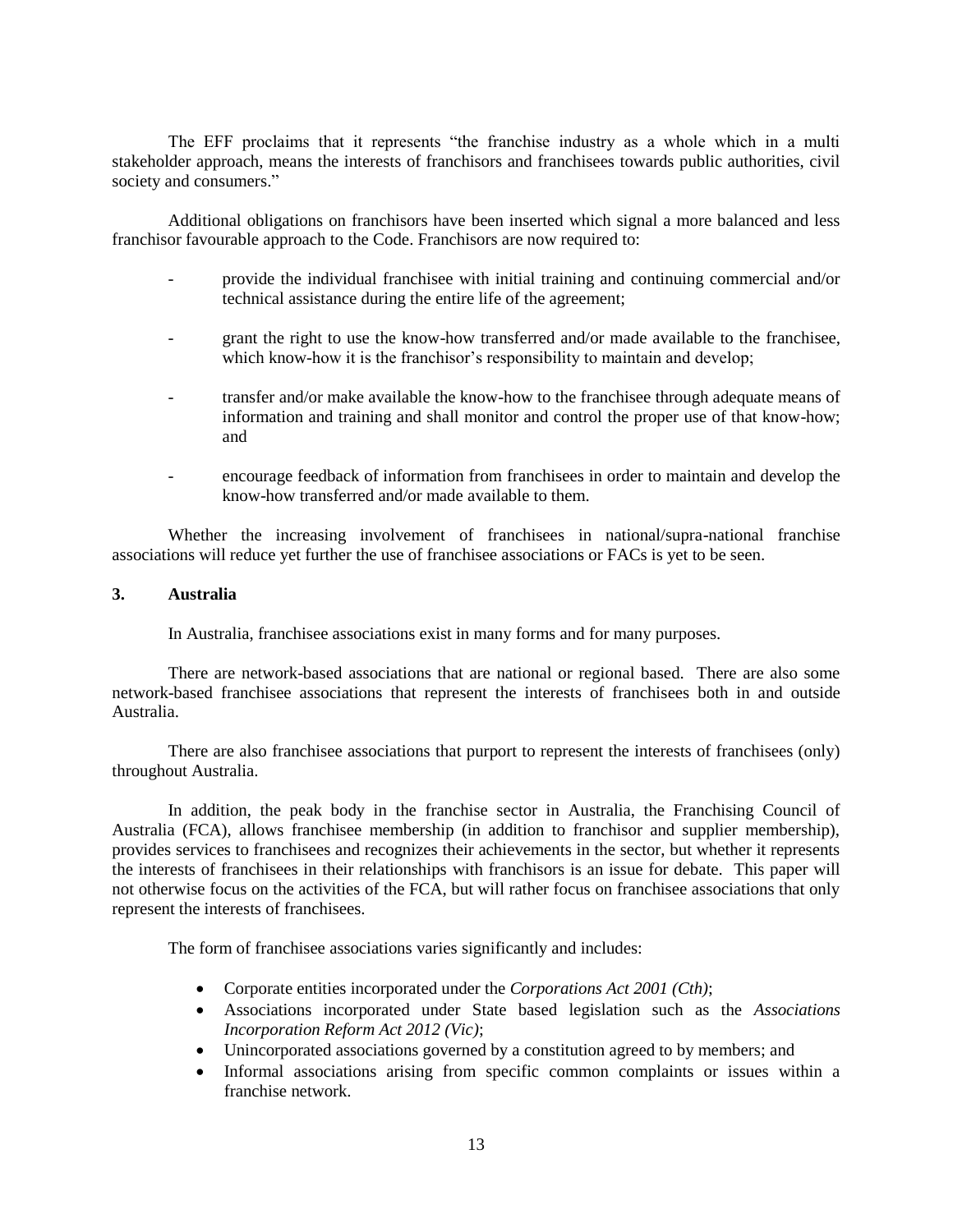The purposes of franchise associations vary significantly as well. Some are set up purely for dealing with suppliers, others are set up for collaboration with the franchisor, and, more commonly, some are set up for claim and litigation purposes.

In this part of the paper, we will discuss the nature and prevalence of franchisee associations operating in Australia and some of the current pressing issues facing franchisees where franchisee associations are becoming involved.

#### **3.1 Laws Regarding Associations and Collective Bargaining**

There are laws in Australia that prohibit franchisors from engaging in conduct that would restrict or impair a franchisee or prospective franchisee's freedom to form an association or a franchisee or prospective franchisee's ability to associate with other franchisees or prospective franchisees for a lawful purpose.<sup>6</sup> Violation of this law attracts a civil penalty up to a maximum of AUD\$54,000.

It also interesting to note that the Australian competition regulator, the Australian Competition and Consumer Commission (ACCC), considers that collective bargaining may, in some cases, amount to illegal anti-competitive conduct under *Competition and Consumer Act 2010 (Cth)* (CCA)<sup>7</sup>. Collective bargaining is an arrangement under which two or more competitors in an industry (which could be franchisees within a network) come together to negotiate terms and conditions (which can include price) with a supplier (which could be the franchisor) or a customer. A group of businesses may sometimes appoint a representative, such as an industry association, to act on its behalf in the negotiations.

The ACCC nevertheless concedes that in some circumstances, allowing collective arrangements may be in the public interest. Its website states:

For example, smaller businesses can face challenges when negotiating with larger businesses and the outcomes from these negotiations may not be the most efficient or optimal. By getting together, small businesses may have a better opportunity to have input into negotiations than if they stay on their own. The CCA therefore allows protection from legal action to be granted to parties to engage in anti-competitive conduct, including collective bargaining, when there are public benefits that would outweigh the detriments to competition.

Businesses can obtain an exemption from the competition provisions of the Act for collective arrangements through formal processes known as authorisations and notifications.

In practice, these laws are ignored by franchisees wishing to associate to collectively bargain with franchisors and they are not sought to be enforced by franchisors (probably because, in most cases, an exemption through the authorisation or notification process would be obtained), nor has there been any known action taken by the ACCC against franchisee association that may seek to engage in collective bargaining.

### **3.2 National Franchise Associations**

 $\overline{a}$ 

<sup>6</sup> Clause 33 of the *Competition and Consumer (Industry Codes—Franchising) Regulation 2014* (Franchising Code of Conduct).

<sup>&</sup>lt;sup>7</sup> Section 45 of the CCA is a general prohibition against contracts, arrangements and understandings that restrict dealings or affect competition.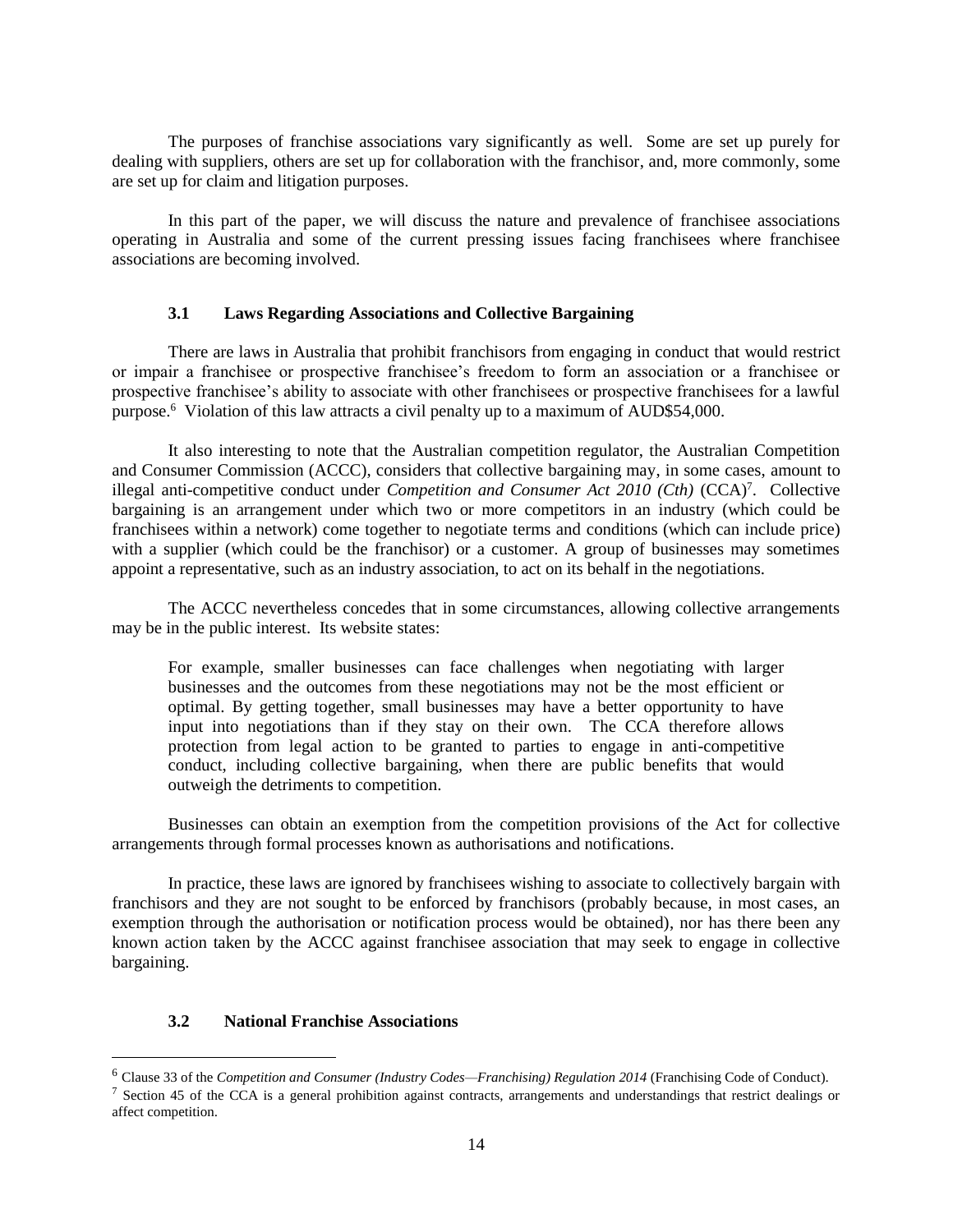At the moment, there is no known active body within Australia that represents the interests of franchisees as a whole.

There exists in Australia a body called the Franchisee Association of Australia Incorporated (FAAI). The FAAI was driven by its President, The Hon David Beddall, who was a member of Federal Parliament for 16 years and served as Minister for Small Business in Labor governments in the 1990s. According to published material the FAAI is a not for profit body representing the interest of franchisees principally in the area of policy development and law reform.

In 2009 and 2010, the FAAI campaigned heavily for the enactment of State based franchising legislation due to perceived weaknesses in the then federal *Franchising Code of Conduct*. Its focus was on "fair franchising," rejecting the notion that franchising is a pure business-to-business relationship instead propounding that franchising was closer to a master/servant relationship.

The FAAI made submissions to State government in support of enacting laws requiring:

- Vetting of franchise agreements by Australia's corporations regulator (ASIC);
- The creating of a Franchising Ombudsman to deal with complaints;
- The introduction of a legislative obligation for parties to act in good faith;
- A revision of existing unconscionable conduct laws to make it easier to establish unconscionable conduct;
- Greater sanctions for violations of franchising laws;
- Minimum terms of franchise agreements; and
- Widening of unfair contract term laws covering franchise agreements.

The submissions made by FAAI did not go unnoticed and, since they were made, some of the things it was seeking found their way into the 2014 version of *Franchising Code of Conduct* (for example, the duty to act in good faith and pecuniary penalties for violations of some provisions of *Franchising Code of Conduct*).

Whilst still existing in name, the FAAI appears to have been inactive since the 2014 version of *Franchising Code of Conduct* commenced operation on 1 January 2015. Perhaps it feels its work is done. The writer is unsure of how the FAAI receives funding and whether it is again considering making submissions in relation to some of the current issues in franchising referred to below.

The Australian Automotive Dealer Association Limited (AADA) is an example of a national franchisee association limited to a particular industry. It represents the interests of motor vehicle dealers engaged in the retail sale of new cars in Australia and its objects are to encourage, promote, protect and advance the interests of such dealers, to advocate for the interests of employers who are motor vehicle dealers and to lobby governments in relation to legislation or other measures affecting such dealers.

# **3.3 Franchisee Associations vs. FACs**

FACs are quite common in Australia, particularly in mature retail franchise networks. However, there is no recent data as to their prevalence. As outlined below, some associations operate beyond Australian borders and are connected to like associations within a franchise network throughout the world.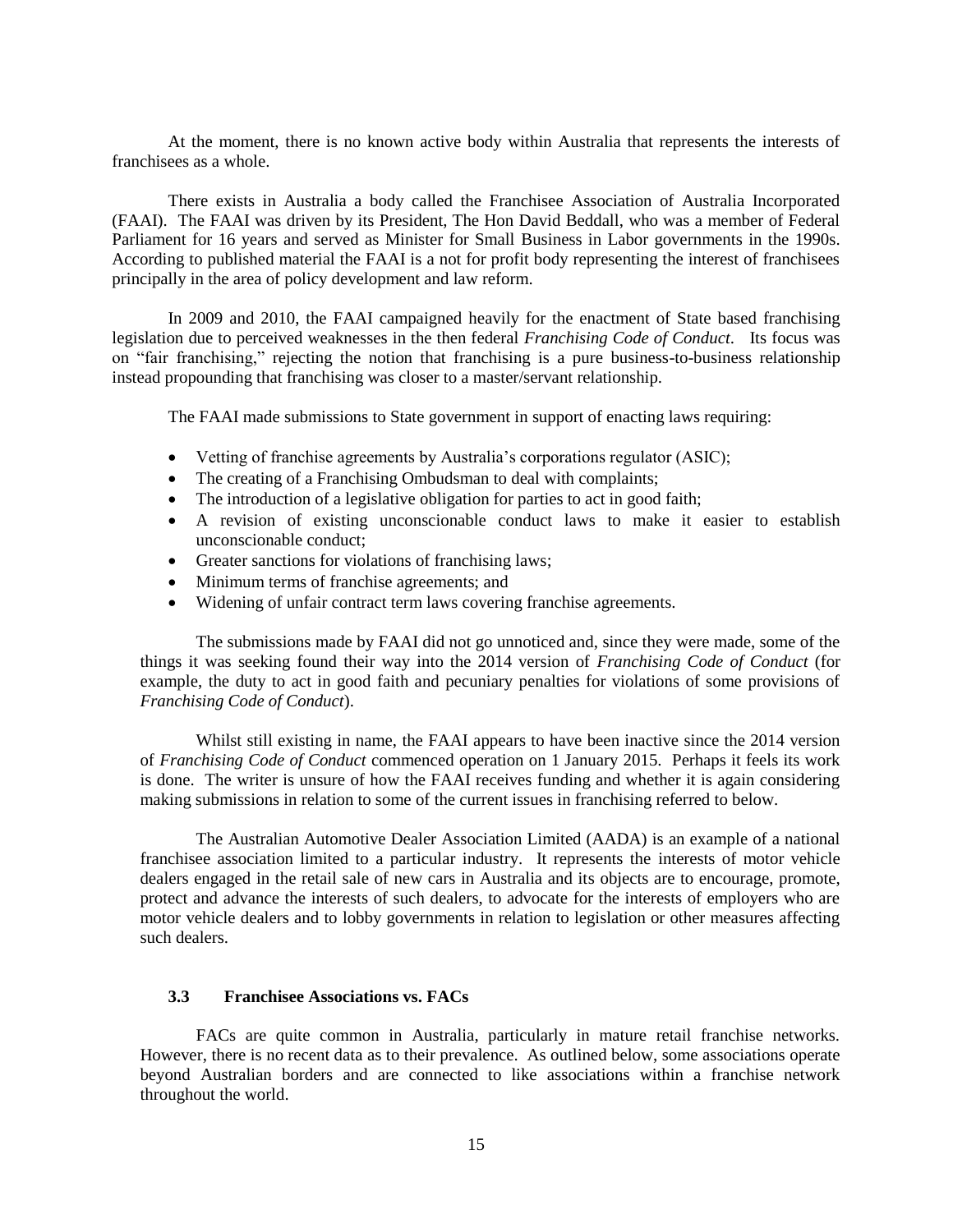The most recent data is that published in the report "Franchising Australia 2012" published by Griffith University's Asia-Pacific Centre for Franchising Excellence. This report noted that in 2012. there were 1180 business format franchisors in Australia. The authors conducted a survey and received 126 responses to questions regarding FACs. The report stated:

There is growing support the relational advantages of Franchise Advisory Councils (FACs) with almost 48 percent of franchise systems utilising a FAC within their franchise network. Dissimilar to 2010 national survey, franchisors utilising FACs in their systems had a range of franchising experience. Almost 30 percent of franchise systems adopting a FAC had been engaged in franchising for less than five years. However it is evident that as franchise systems grow or become geographically dispersed, the need for franchisor-franchisee collaboration is viewed as more important. Not surprisingly, those systems which had a FAC also adopted a Franchising Code of Conduct compliance program (70 percent) emphasising importance of integrating structure, systems and processes to strengthen both the brand and the franchisor-franchisee relationship. Industries where FACs were most dominant were retail trade (23 percent), accommodation and food services (18 percent) and administration and support services (12 percent).

Subsequent enquiries made by one of the authors to other lawyers within the sector suggest FACs continue to become more common and more active. Dealer Councils within the motor vehicle trade are quite common and active in pursuing the interests of their members.

FACs are sometimes formed at the insistence of the franchisor (as a means of communication and feedback) but are more often formed because of some emerging issue. The major issues generally addressed by FACs are:

- System changes requested by the franchisor;
- Marketing and advertising (including the allocation of spending from a marketing fund);
- Purchasing arrangements for franchisees;
- Education (including business mentoring and labor law support);

A good example of a very effective FAC is the Independent Purchasing Company of Asia-Pacific (IPCA). IPCA is an independent SUBWAY® franchisee owned and operated purchasing company with the goal to implement purchasing and distribution programs that help build a competitive environment for SUBWAY® franchisees. IPCA has no connection, legally or otherwise, with the SUBWAY® franchisor. Although wholly independent, IPCA does work closely with the franchisor to ensure that all products and suppliers meet the strict criteria required by the SUBWAY® brand.

IPCA is connected into other purchasing companies around the globe under the umbrella "Unaterra". The leadership team of Unaterra is made up of the CEOs from all the independent purchasing companies around the world - IPCA in Asia Pacific, IPC in North America, EIPC in Europe, MEIPC in the Middle East and LAIPC in Latin America.

According to IPCA's website, within Unaterra, category management teams are formed to work on specific global purchasing and project strategies, which could be anything from streamlining specifications for ingredients and leveraging the scale of purchasing products as a global buying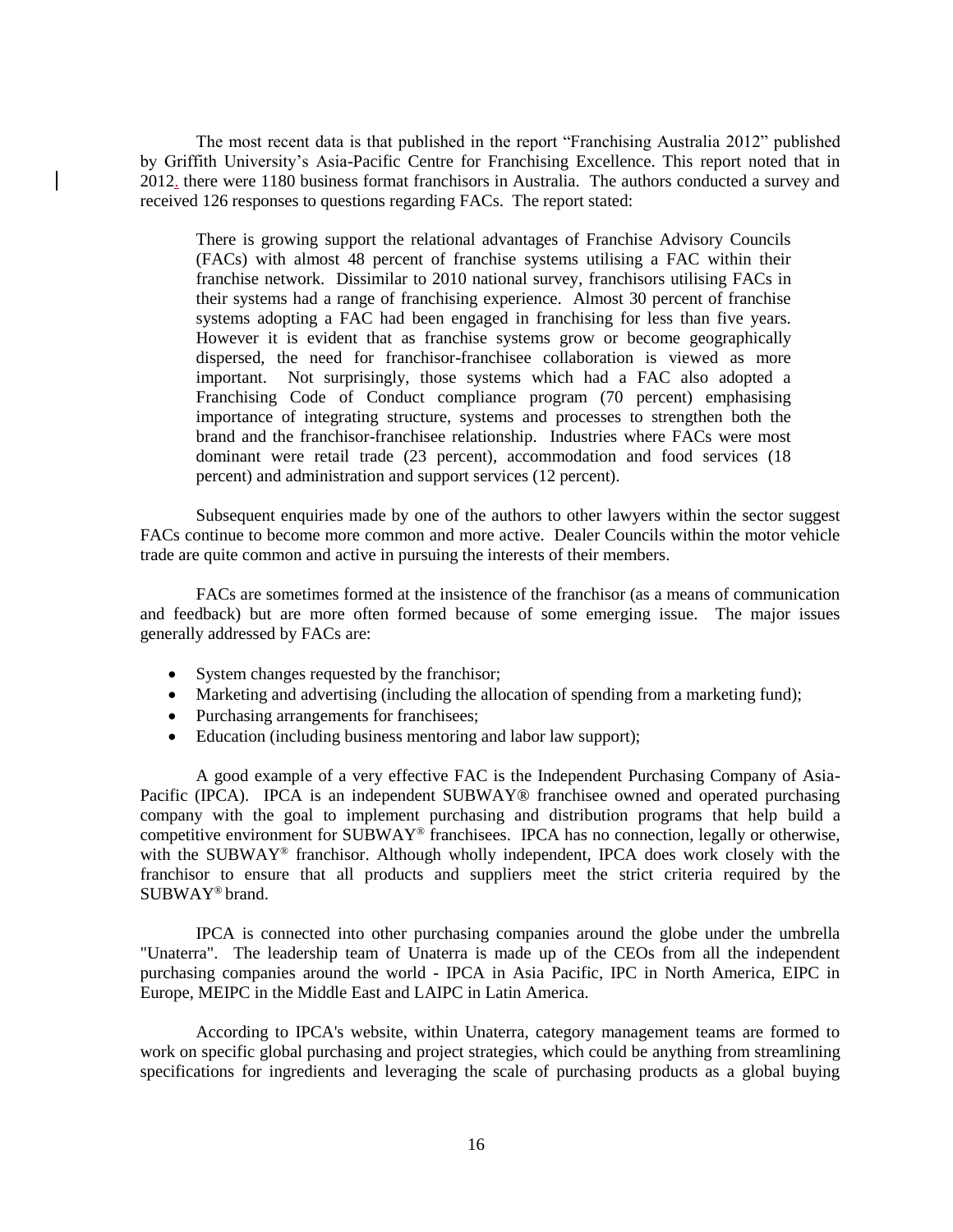group, all the way through to developing effective technology solutions such as the My SUBWAY® Career recruitment portal.

### **3.4 The Association as Litigants**

The majority of disputes in franchising in Australia are resolved without resort to litigation, primarily due to the success of mediation. Many disputes relate to issues specific to a particular franchisee and the usual course for that franchisee is to deal one on one with the franchisor.

However franchisees often believe there is strength in numbers. Where there is an issue within a franchise network that affects the whole or a group of franchisees, they will often band together to exchange views and formally or informally associate to raise issues and make claims against the franchisor.

Often, the issue of concern might only affect a small group of franchisees and not the network as a whole and the affected franchisees might pool resources and engage one lawyer to represent them in respect of their common concerns. Here the association is probably limited to joint funding the lawyer's fees. A recent example that one of the authors was involved in concerned a group of five franchisees that operated their businesses in remote far north Queensland. They were diligently paying their 3 percent of sales revenue into the franchisor's marketing fund, but were concerned that a large portion of that fund was spent on television advertising that was only transmitted in the large cities of Australia – they saw themselves as funding the marketing of the brand in those large cities. The franchise agreement permitted this to occur. They joined forces to make a claim against the franchisor. A joint mediation was held and the matter was resolved.

Representative proceedings (class actions) are becoming more prevalent in Australia. In the franchising sector, threats of commencing such proceedings are often made, but are rarely carried through.

The laws in Australia allow a person to commence a representative proceeding if:

- 7 or more persons have claims against the same person; and
- the claims of all those persons are in respect of, or arise out of, the same, similar or related circumstances; and
- $\bullet$  the claims of all those persons give rise to a substantial common issue of law or fact.<sup>8</sup>

The representative proceeding processes in the Federal Court of Australia and some State Supreme Courts require group members (or "the class") to be defined and, once defined, orders are made requiring opt out notices to be sent to all potential members of group. An opt out notice essentially tells the recipient about the nature of the proceeding and the consequences of remaining with the group or opting out. Those potential members of a group who do not opt out are bound by the outcome of the case.

In this sense an association is formed by default. Although instructions and funding for the representative proceeding will normally be given by the lead plaintiff, association is nevertheless formed. This occurred in a recent case brought on behalf of Australian Pizza Hut franchisees Yum! Restaurants Australia Pty Limited (Yum)<sup>9</sup> arising from a decision by Yum to reduce the ranges of Pizza Hut pizzas from four to two and reduce the prices in the available ranges to two price points:

 $\overline{a}$ 

<sup>8</sup> Section 33C of the *Federal Court of Australia Act 1976 (Cth*), section 33C of the *Supreme Court Act 1986 (Vic).* 

<sup>9</sup> *Diab Pty Ltd v YUM! Restaurants Australia Pty Ltd* [\[2016\] FCA 43](http://www.austlii.edu.au/au/cases/cth/FCA/2016/43.html)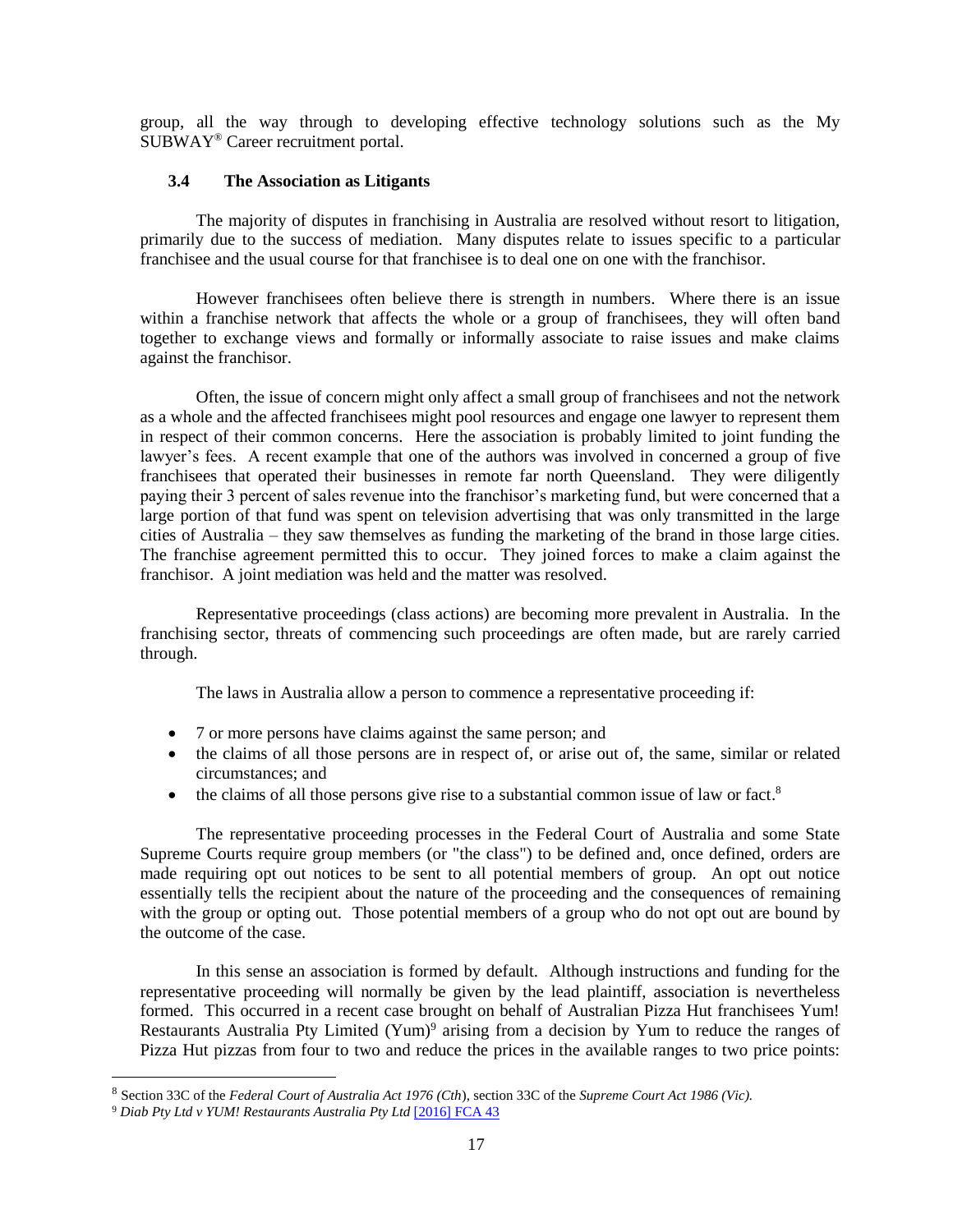\$4.95 for "Classics" pizzas (from \$9.95) and \$8.50 for "Favourites" pizzas, formerly called "Legends" pizzas (from \$11.95). In this proceeding, opt-out notices were sent to all potential group members as a result of which only 11 of the franchisees opted out. It followed that approximately 190 of 200 of the Franchisees were group members for the purposes of the proceeding. Ultimately Yum prevailed, no doubt a devastating result for the franchisee group, but it is noted that the matter is on appeal, the hearing of which is due to occur in May 2017.

### **3.5 Emerging Issues**

 $\overline{a}$ 

### *(i) Class Actions and Mass Actions*

More and more law firms are chasing representative proceeding work. Litigation funding is now an accepted part of the Australian legal system, despite earlier challenges<sup>10</sup>.

The Pizza Hut case above was an example of a franchisor reacting to competitive pressures and forcing its will on the franchisees. Franchisors are also wanting to evolve their systems and often the changes they wish to implement are not supported by franchisees, which in turn may give rise to the formation of franchisee associations dedicated to a specific purpose. It is expected that more and more such specific-purpose franchisee associations will be formed with proper constitutions and boards of directors.

### *(ii) Challenges to Franchise Model Viability*

Franchise model viability seems to be an emerging issue.

Last year, a number of 7-Eleven franchisees were exposed exploiting vulnerable workers on student visas by basically threatening to report them to immigration authorities for violating their visa conditions if they reported the fact that they were paid substantially less than what they were entitled to under law. The excuse of the franchisees (which gained traction from the media) was that the 7-Eleven model (under which 7-Eleven took a high proportion of sales revenue, but met many of the business's expenses) made it impossible for franchisees to make a profit.

Against allegations that the 7-Eleven franchisor in Australia knew about, or turned a blind eye to, such conduct and media pressure concerning the 7-Eleven model, the franchisor implemented changes to that model. More than one franchisee association was formed to negotiate the changes to the model.

Subsequent similar conduct was alleged to have occurred within the Domino's network and within some other franchised networks.<sup>11</sup>.

In February 2017, approximately 70 Caltex franchisees and their employees and family members marched through Sydney's central business district chanting and brandishing placards denouncing Caltex management and accusing Caltex of running a franchise model that is unprofitable. This followed Caltex

<sup>10</sup> In 2006, the High Court of Australia, in *Campbell's Cash and Carry Pty Ltd v Fostiff Pty Ltd* [2006] HCA 41, upheld the validity of commercial litigation funding. As a result of a decision of the Federal Court of Australia in *Brookfield Multiplex Ltd v International Litigation Funding Partners Pte Ltd* [2009] FCAFC 147 to the effect that a commercially funded class action was a "managed investment scheme" regulated by the Corporations Act, the Australian Government legislated to exempt professional litigation funders from the managed investment scheme and financial services provisions of the Corporations Act.

<sup>11</sup> See, for example, *Fair Work Ombudsman v Yogurberry World Square Pty Ltd* [2016] FCA 1290. The *Fair Work Amendment (Protecting Vulnerable Workers) Bill 2017* is likely to be passed by the Australian Parliament in the coming months. This law will make franchisors liable for franchisee contraventions of Australia's labor laws, unless the franchisor can prove it took reasonable steps to prevent the contravention.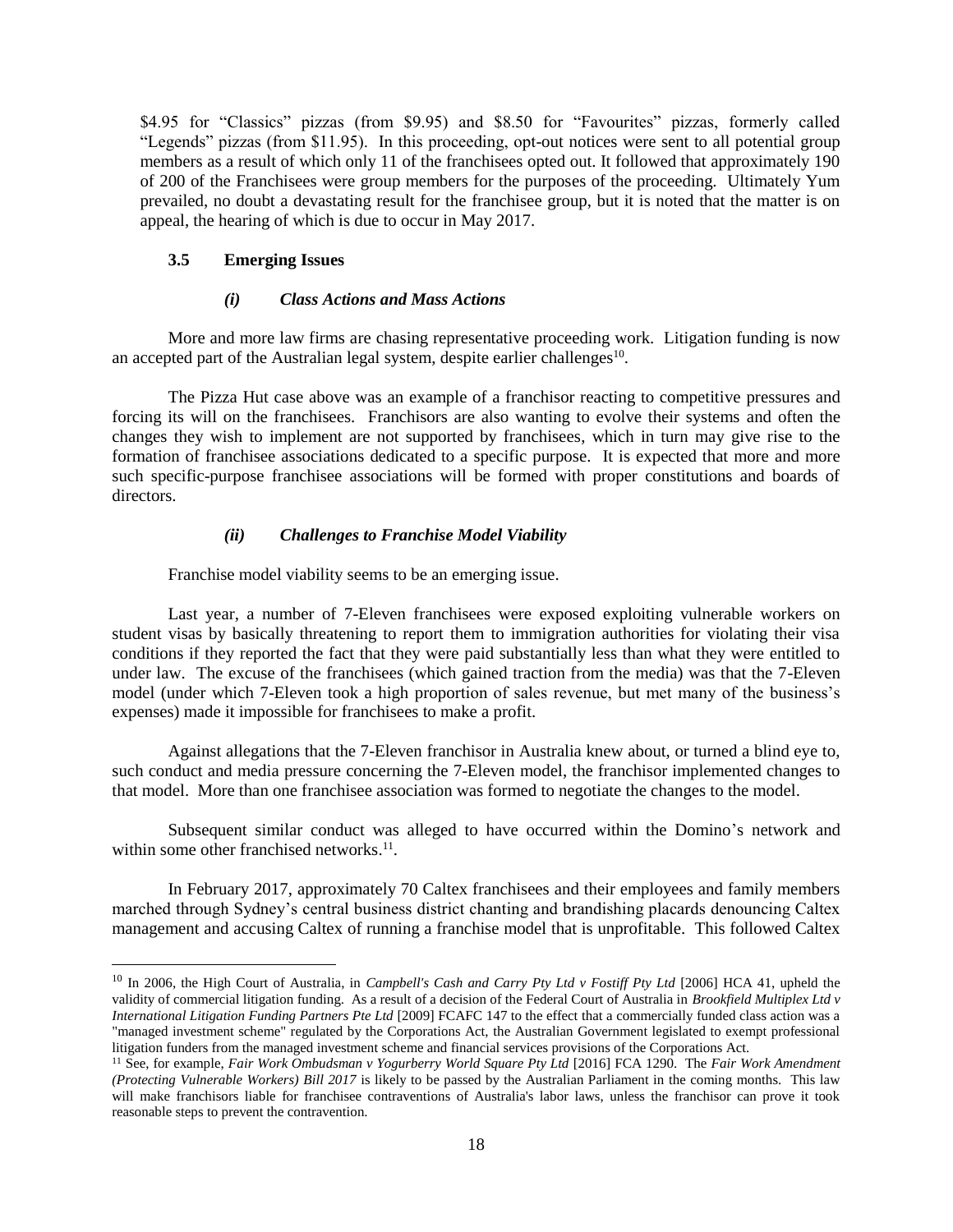announcing in November 2016 that it would crack down on wage fraud by auditing the entire store network and terminating the franchise agreement of any franchisee found to be engaging in wage fraud. Franchisees were reported as saying they would fight back against the wage audits as being oppressive (because Caltex was allegedly demanding that franchisees meet the hefty cost of the audit and to provide personal documents) and a large group of them have appointed a single lawyer to represent them in the fight.

### *(iii) Unfair Contract Laws*

In November 2016, laws which gave Courts the power to declare terms of standard form consumer contracts were extended to cover small business contracts. 12 These laws will, in most cases, apply to franchise agreements. Franchise agreements often contain terms that are considered unfair. Unfair terms are those which have the following 3 characteristics:

- the term would cause a significant imbalance in the parties' rights and obligations arising under the contract;
- the term is not reasonably necessary in order to protect the legitimate interests of the party who would be advantaged by the term; and
- the term would cause detriment (whether financial or otherwise) to a party if it were to be applied or relied on.

Although these laws are new and only apply to contracts made, extended, renewed or varied since November 2016, there is an expectation that groups of franchisees might band together to bring proceedings seeking to have declared void terms in their franchise agreements that they may consider to be unfair.

A test case or representative proceeding may be run by a single franchisee (but funded by a group), which, if successful, would impact all franchise agreements containing the impugned term or terms.

#### **CONCLUSION**

 $\overline{a}$ 

The disparate international landscape for franchisee associations certainly reflects the unique commercial, cultural and regulatory influences that have shaped the evolution of the franchise model in a given market. However, such distinct influences cannot mask the imperative that is intrinsic to any successful franchise system, regardless of jurisdiction: collective franchisee interaction with the franchisor that is constructive, based on mutual respect, and focused on shared objectives. Whether truly trans-national or limited in geographic scope to their home country, franchisee associations are likely to continue to play a key role in this regard for the foreseeable future.

<sup>12</sup> Part 2.3 of *Australian Consumer Law* being Schedule 2 to the *Competition Consumer Act 2010 (Cth)*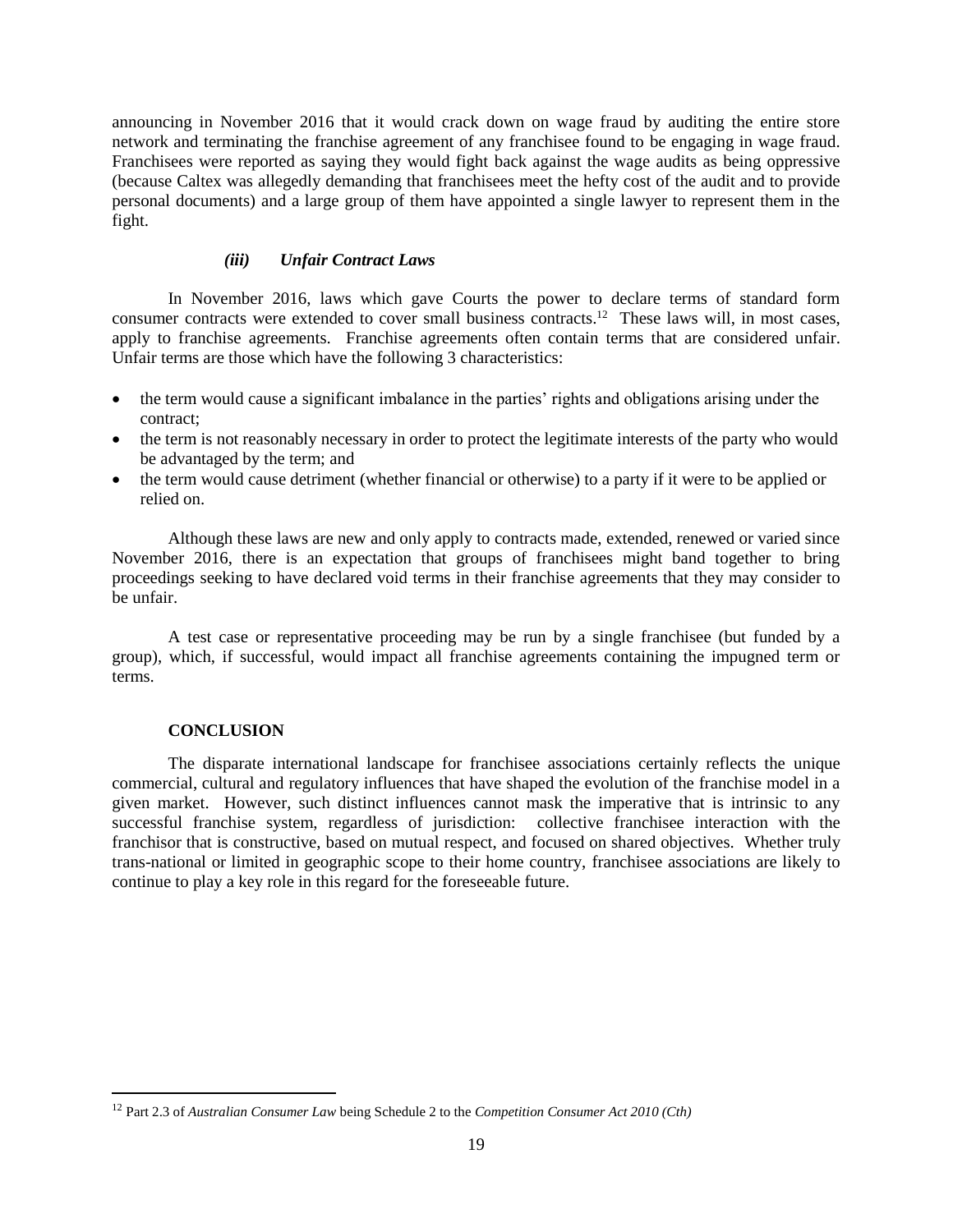#### **EXHIBIT 1 FRANCHISEE ASSOCIATIONS IN EUROPE**

#### **Definitions**

Franchisee advisory councils established by the franchisor ("FAC")

Franchisee associations established by franchisees ("FA")

|                                                                                                                                                    | <b>Spain</b>                                                                                                                               | <b>Czech</b><br><b>Republic</b> | <b>Italy</b>   | <b>Ukraine</b> | Portugal    | Austria        | <b>Russia</b>  | <b>Denmark</b> |
|----------------------------------------------------------------------------------------------------------------------------------------------------|--------------------------------------------------------------------------------------------------------------------------------------------|---------------------------------|----------------|----------------|-------------|----------------|----------------|----------------|
| Are FACs common in your country?                                                                                                                   | Yes                                                                                                                                        | Yes                             | No             | Yes            | No          | Yes            | N <sub>o</sub> | N <sub>o</sub> |
| Are FAs common in your country?                                                                                                                    | N <sub>o</sub>                                                                                                                             | No                              | No             | Yes            | Yes         | No             | N <sub>o</sub> | No             |
| Are FACs increasing in popularity?                                                                                                                 | N <sub>o</sub>                                                                                                                             | $\rm No$                        | N <sub>o</sub> | $\rm No$       | N/A         | Yes            | N <sub>o</sub> | Yes            |
| Are FAs increasing in popularity?                                                                                                                  | No                                                                                                                                         | No                              | No             | No             | Yes         | No             | No             | $\rm No$       |
| Are FACs generally established by<br>foreign franchisors rather than local<br>franchisors?                                                         | Yes                                                                                                                                        | No                              | No             | N <sub>o</sub> | N/A         | Yes            | N <sub>o</sub> | N <sub>o</sub> |
| Which of the following duties are<br>delegated to FACs and FAs (and please<br>indicate if "yes" whether your answer<br>relates to a FA or a FAC):- |                                                                                                                                            | No response                     | No response    | No response    | No response |                | No response    |                |
| - Marketing decisions;                                                                                                                             | FAC (including<br>the management<br>and other<br>decisions<br>regarding the<br>marketing fund,<br>mainly<br>contributions and<br>expenses) |                                 |                |                |             | <b>FAC</b>     |                | <b>FAC</b>     |
| - Changes to the brand;                                                                                                                            | N <sub>0</sub>                                                                                                                             |                                 |                |                |             | N <sub>0</sub> |                | No             |
| - Introduction of new products/services;                                                                                                           | FAC                                                                                                                                        |                                 |                |                |             | N <sub>0</sub> |                | <b>FAC</b>     |
| - Other (please list).                                                                                                                             | FA but also FAC.<br>Matters related to                                                                                                     |                                 |                |                |             |                |                |                |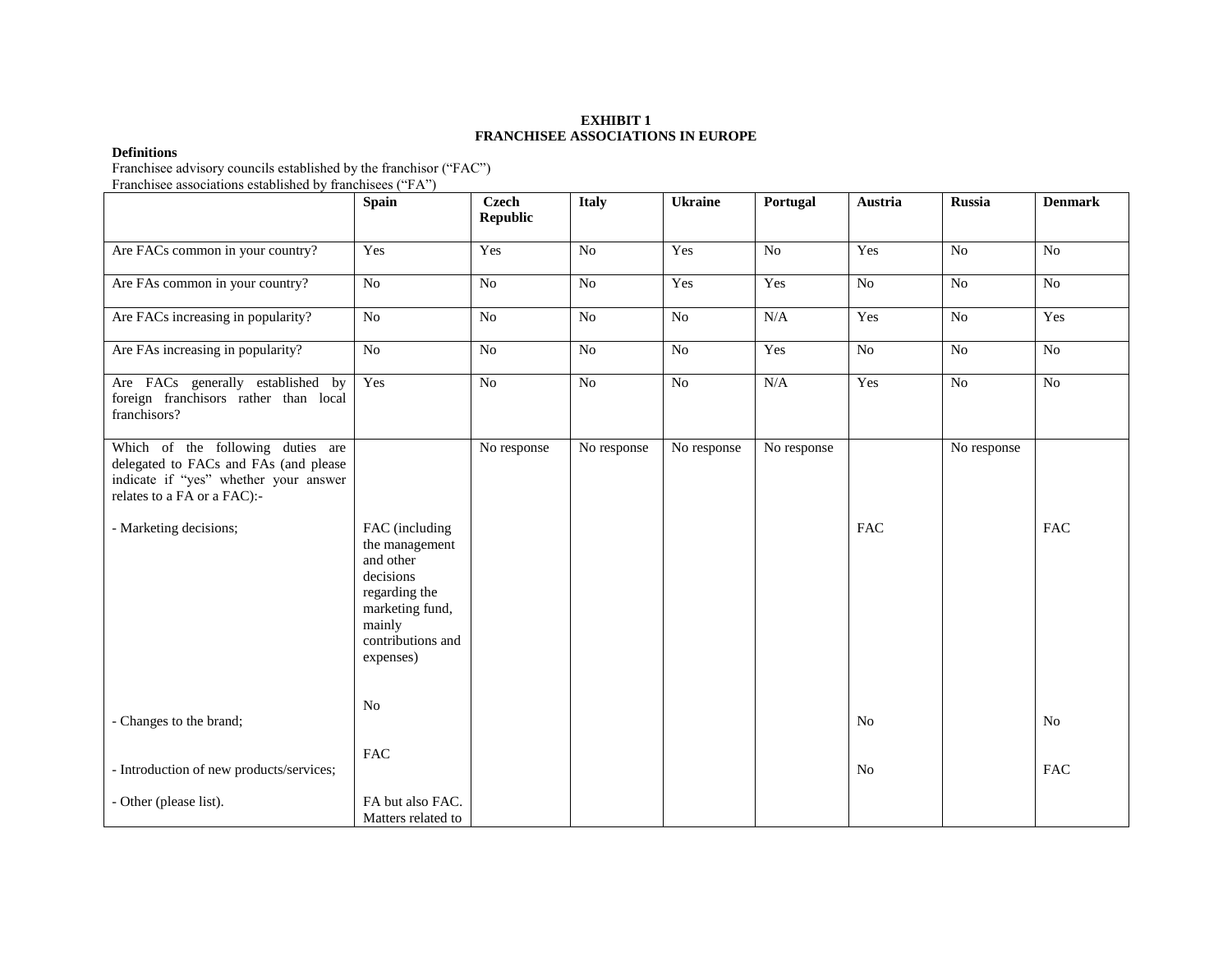|                                                                           | the supply chain,<br>including change<br>of suppliers,<br>prices, rebates<br>and other<br>conditions. |                |                |                |                | Marketing<br>budged<br>(FAC) |                |                |
|---------------------------------------------------------------------------|-------------------------------------------------------------------------------------------------------|----------------|----------------|----------------|----------------|------------------------------|----------------|----------------|
| Have there been any court decisions<br>relating to FACs or FAs?           | N <sub>o</sub>                                                                                        | N <sub>0</sub> | N <sub>o</sub> | N <sub>0</sub> | N <sub>0</sub> | No                           | N <sub>0</sub> | N <sub>0</sub> |
| Would you advise a franchisor to have a<br>FAC?                           | Yes                                                                                                   | Yes            | N <sub>0</sub> | N <sub>o</sub> | N <sub>0</sub> | Yes                          | Yes            | Yes            |
| Would you advise a franchisor to<br>encourage an FA?                      | N <sub>0</sub>                                                                                        | Yes            | N <sub>0</sub> | N <sub>0</sub> | N <sub>0</sub> | <b>No</b>                    | N <sub>0</sub> | N <sub>0</sub> |
| Are FAs principally established to put<br>pressure on/sue the Franchisor? | N <sub>0</sub>                                                                                        | N <sub>0</sub> | N <sub>0</sub> | N <sub>0</sub> | N <sub>0</sub> | Yes                          | N <sub>0</sub> | Yes            |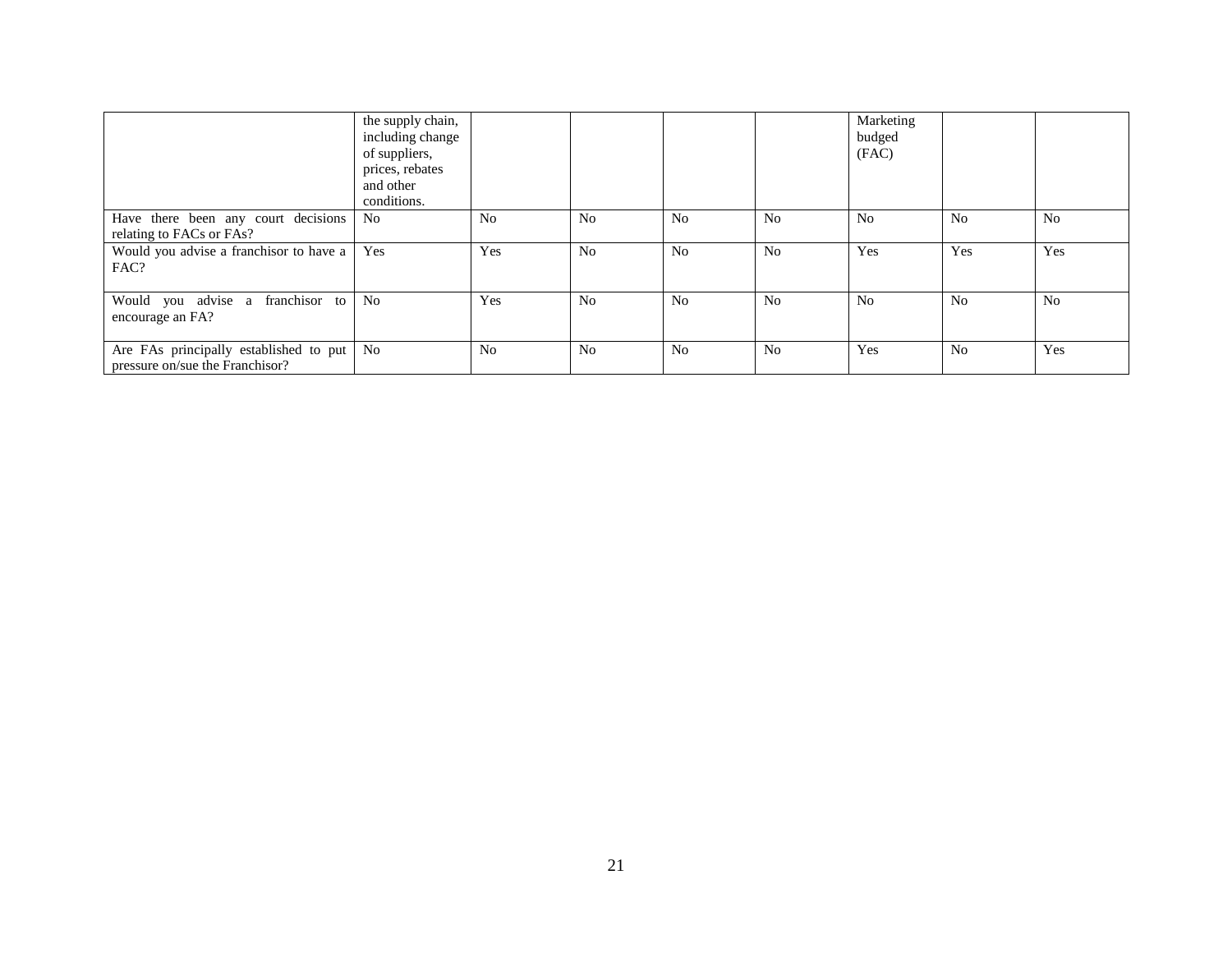|                                                                                                                                                    | Greece          | <b>Switzerland</b>                                 | <b>Germany</b> | Sweden          | <b>Norway</b>  | <b>Belgium</b>                     | The<br><b>Netherlands</b>                                | $\overline{\text{UK}}$ |
|----------------------------------------------------------------------------------------------------------------------------------------------------|-----------------|----------------------------------------------------|----------------|-----------------|----------------|------------------------------------|----------------------------------------------------------|------------------------|
| Are FACs common in your country?                                                                                                                   | N <sub>o</sub>  | $\overline{No}$                                    | No             | $\overline{No}$ | Yes            | Yes                                | Yes                                                      | $\overline{No}$        |
| Are FAs common in your country?                                                                                                                    | $\overline{No}$ | No                                                 | Yes            | Yes             | N <sub>o</sub> | No                                 | Yes                                                      | No                     |
| Are FACs increasing in popularity?                                                                                                                 | No              | Yes                                                | No             | N <sub>o</sub>  | Yes            | Yes                                | $\overline{a}$                                           | No                     |
| Are FAs increasing in popularity?                                                                                                                  | N <sub>o</sub>  | N <sub>o</sub>                                     | No             | Yes             | No             | No                                 | Yes                                                      | Yes                    |
| Are FACs generally established by<br>foreign franchisors rather than local<br>franchisors?                                                         | No              | $\overline{a}$                                     | N <sub>o</sub> | N <sub>o</sub>  | N <sub>o</sub> | $\overline{\phantom{a}}$           | N <sub>o</sub>                                           | Yes                    |
| Which of the following duties are<br>delegated to FACs and FAs (and please<br>indicate if "yes" whether your answer<br>relates to a FA or a FAC):- |                 |                                                    |                |                 |                |                                    |                                                          |                        |
| - Marketing decisions;                                                                                                                             | <b>FAC</b>      | N <sub>0</sub>                                     | <b>FAC</b>     | <b>FAC</b>      | <b>FAC</b>     | FAC usually<br>only an<br>advisory | All of these<br>topics (and<br>more) can be              | <b>FAC</b>             |
| - Changes to the brand;                                                                                                                            | N <sub>0</sub>  | N <sub>o</sub>                                     | <b>FAC</b>     | N <sub>o</sub>  |                | role.                              | part of an FA or<br>FAC mandate<br>but only<br>advisory. | N <sub>o</sub>         |
| - Introduction of new products/services;                                                                                                           | <b>FAC</b>      | N <sub>0</sub>                                     | <b>FAC</b>     | <b>FAC</b>      | <b>FAC</b>     | FAC usually<br>only an             |                                                          | <b>FAC</b>             |
| - Other (please list).                                                                                                                             |                 |                                                    |                |                 |                | advisory<br>role.                  |                                                          | Supply chain -<br>FA   |
| Have there been any court decisions<br>relating to FACs or FAs?                                                                                    | N <sub>o</sub>  | N <sub>o</sub>                                     | No             | N <sub>o</sub>  | N <sub>o</sub> | No                                 | Yes (Ahold<br>Pollemans)                                 | No                     |
| Would you advise a franchisor to have<br>a FAC?                                                                                                    | Yes             | Only<br>on<br>a<br>consultancy<br>basis            | Yes            | Yes             | N <sub>o</sub> | Yes                                | $\overline{a}$                                           | Perhaps                |
| Would you advise a franchisor to<br>encourage an FA?                                                                                               | No              | Only<br>on<br>$\mathbf{a}$<br>consultancy<br>basis | N <sub>o</sub> | Yes             | N <sub>o</sub> | No                                 | It depends on<br>franchisee<br>association.              | $\overline{No}$        |
| Are FAs principally established to put<br>pressure on/sue the Franchisor?                                                                          | Yes             |                                                    | Yes            | No              | N <sub>o</sub> | $\overline{\phantom{a}}$           | N <sub>o</sub>                                           | Yes                    |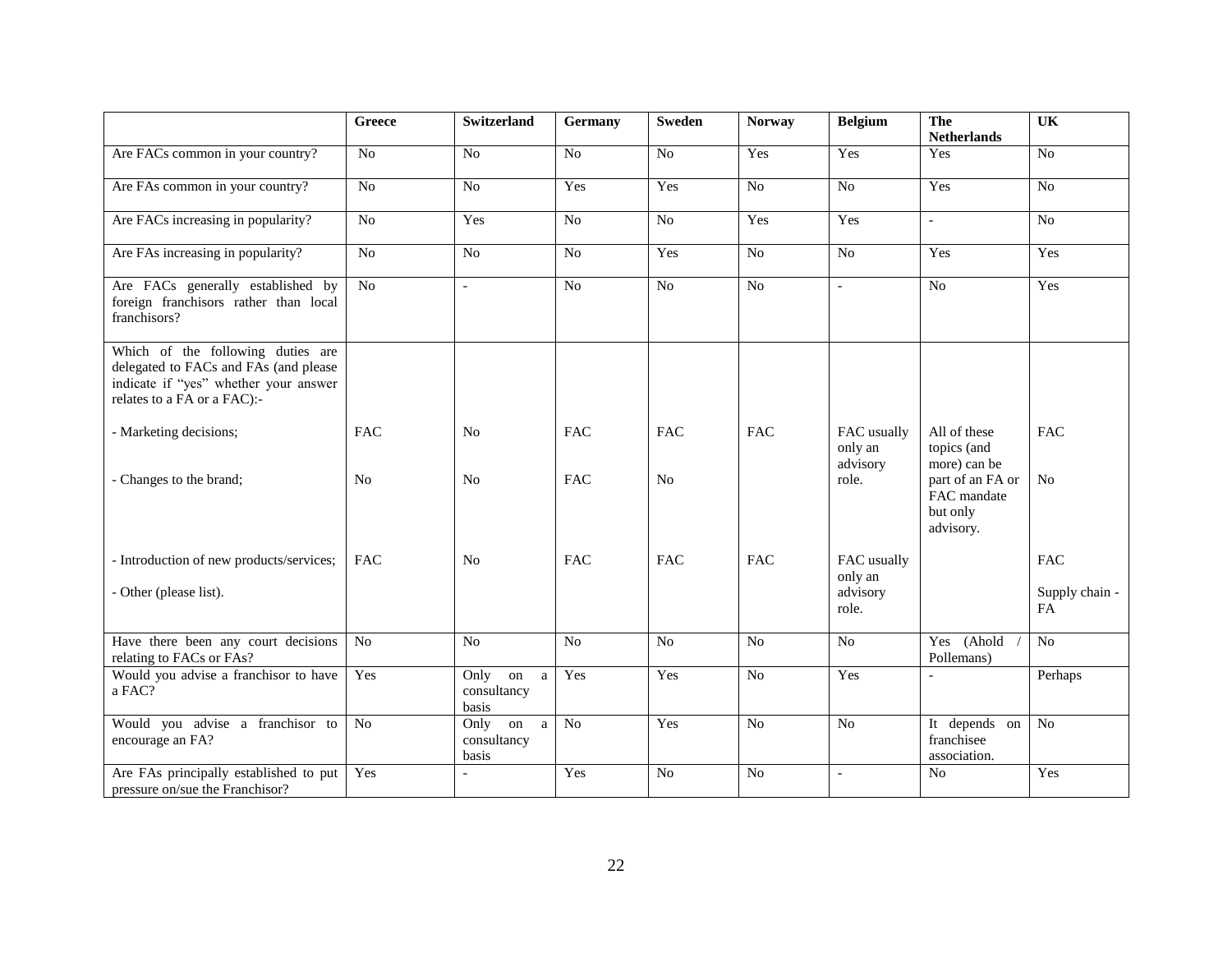#### **RONALD K. GARDNER, JR.**

Ronald K. Gardner is the Managing Partner of the firm of Dady & Gardner, P.A., and limits his practice to the representation of franchisees, franchisee associations, dealers and distributors, focusing most frequently on his clients' disputes with their franchisors, manufacturers and suppliers. Ron, along with the rest of his colleagues at Dady & Gardner, P.A., prides himself on the fact that the firm has an international reputation for effectively and efficiently helping their franchisee, association, dealer and distributor clients to resolve their disputes through negotiation, mediation, and when necessary, litigation and arbitration. More specifically, Ron has helped clients in dozens of industries, including fast food, personal services, automobile, trucking, construction equipment and agricultural implements.

Ron is a member of the American, Minnesota, Hennepin County and Rice County Bar Associations. He is an active member of the ABA Forum on Franchising, is a Past Chair of the Forum (and the ONLY "franchisee lawyer" to EVER be elected as the Chair), and is a past Membership and Program Officer, as well as a past Division Director of the Forum on Franchising's Litigation and Alternative Dispute Resolution Division. Ron was the co-chair of the 2005 Forum on Franchising convention. He is also a member of the North American Securities Administrator Association Franchise Project Group—a select group of franchise lawyers who help promulgate franchise regulations and train state franchise regulators in the nuances of franchise law.

Ron is a frequent speaker at various gatherings on franchise and distribution-related topics, such as the ABA's Annual Forum on Franchising, the National Convention of the American Association of Franchisees and Dealers, the International Franchise Association, the International Distribution Institute and International Bar Association. He also speaks regularly to various franchise and industry groups about their rights. Ron is formerly one of the primary authors of the widely cited treatise "Franchising: Realities and Remedies," published by Law Journal Seminars Press and distributed nationally, as well as being a co-author of the "Annual Franchise and Distribution Law Developments 2002" volume published by the American Bar Association.

Ron has represented businesses of all sizes, including multi-unit franchisees, as well as single owner operations. He represents numerous franchisee associations, including the associations of several of the largest franchise systems in the world. He has handled disputes ranging from unlawful terminations to encroachment to cases regarding franchisor's failure to comply with registration and disclosure requirements of the FTC and state governments. He has represented or counseled clients in all 50 states, and over a dozen foreign countries. Ron has also been named one of the Best Lawyers in America for last eight years (including being named Minnesota's "Lawyer of the Year" for 2015), Top 100 as one of Minnesota's "Super Lawyers," and as one of Franchise Times "100 Legal Eagles" every year since the list started, being inducted into the Franchise Legal Eagle Hall of Fame in 2014. The past eleven years (2007-2017) Ron has been selected by Chambers USA independent research firm as one of the top 3 franchisee lawyers in America---and is the only one under 60. In 2010 and 2011, Ron was listed, along with his partner, Michael Dady, as the only "Tier 1" Franchisee lawyers in the United States, and Dady and Gardner are 2 of only 3 Tier 1 Franchisee lawyers listed since 2012. In 2013, Chambers hailed Ron as "*the premier franchisee lawyer in America"* and in 2016, Franchise Times said "*Ron is probably the best franchisee representative in the country when it comes to business-oriented results for all parties involved."*

Ron graduated magna cum laude in 1991 from Mankato State University, and is a 1994 cum laude with honors graduate of the Hamline University School of Law, and was honored to be the 2010 Hamline Law Alumnus of the Year. Among his other activities, Ron has been an adjunct professor at Hamline University School of Law, as well as being the former Chairman of the Board of Trustees of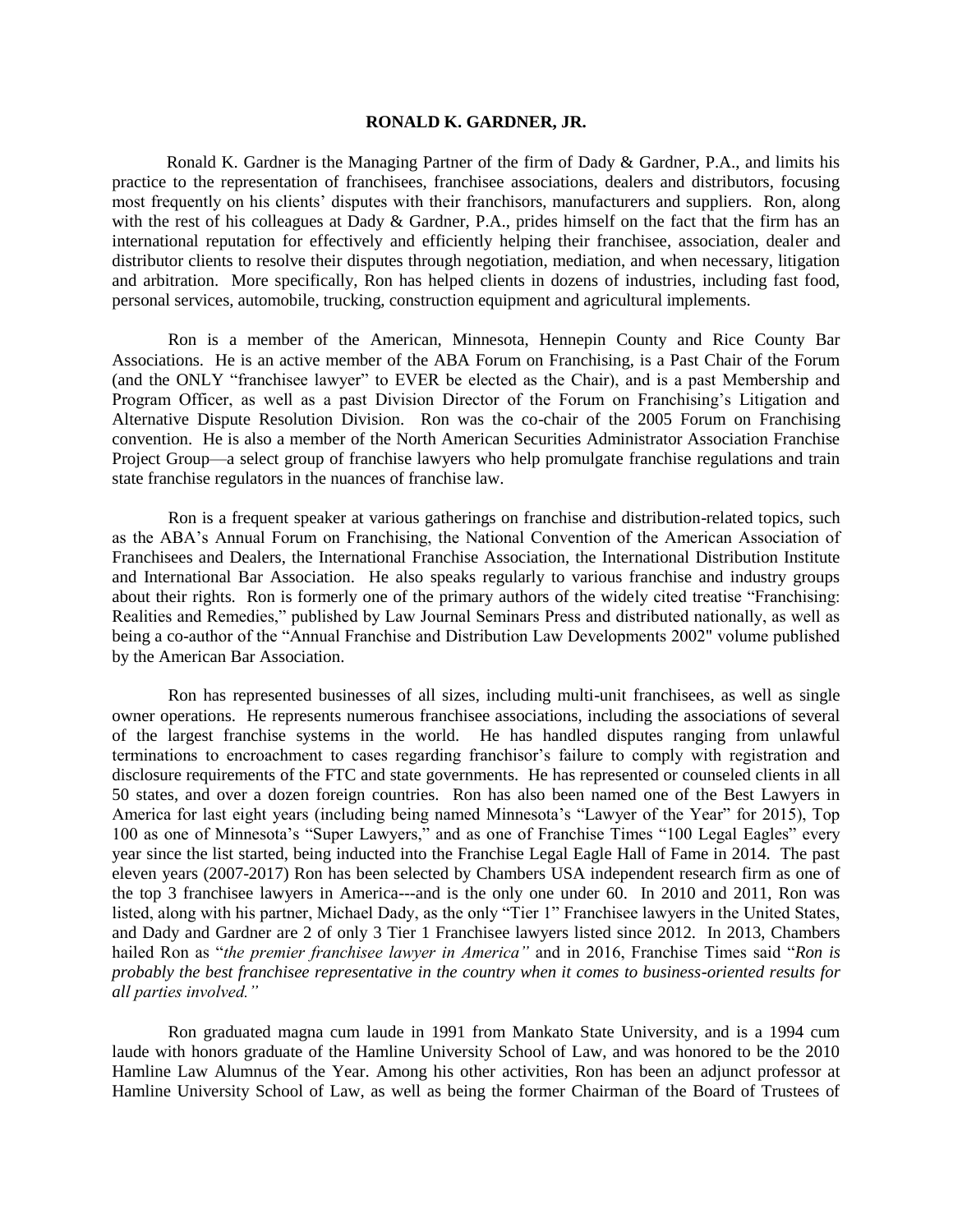Prairie Creek Community School. He and his wife Becky are also the proud parents of Devyn and Zach, and grandparents of Ryan and Owen. And when Ron is not practicing, or spending time with his family, you can likely find him on a trout stream somewhere.